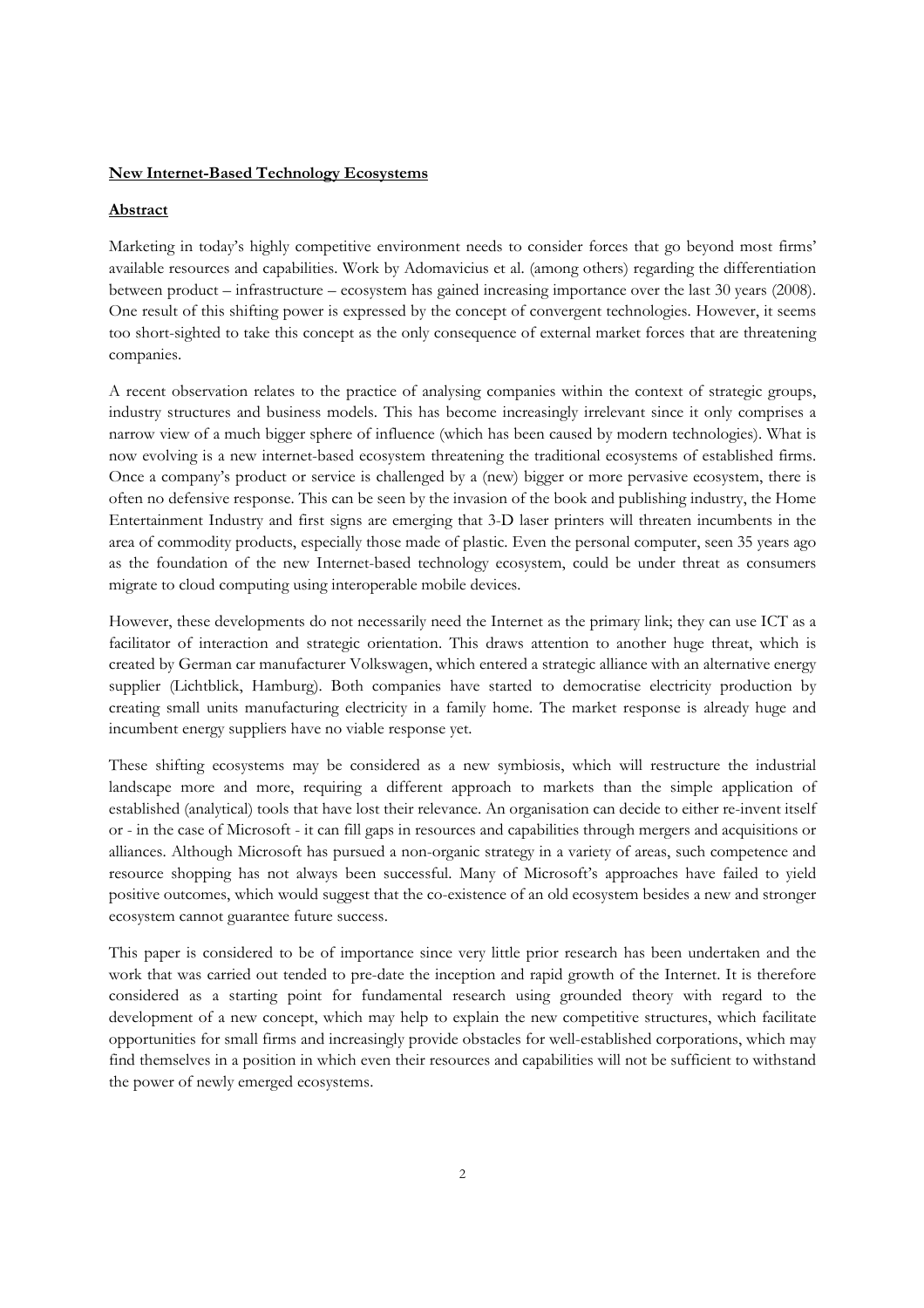The purpose of this paper is to shed light on the factors which drive ecosystems, which make new ecosystems more viable than established ones and to help create foundations for better understanding of the influencing factors on the existing and future marketplace. Such influences are not only seen in economic but also in biological theory.

Keywords: Ecosystem, resources and capabilities, autopoiesis, innovation, competitive environment

# **Introduction**

It is the purpose of this paper to analyse the concept of the biological ecosystem and to explore the extent to which it can be applied to modern business thinking. The paper begins with a definition of the meaning of the term 'biological ecosystem' before analysing the business ecosystem concept of James Moore (1993). A new concept is then introduced called the "New Internet-Based Technology Ecosystem" which explains the extent to which the Internet has become an ecosystem in its own right based on a life cycle model spanning 35 years (Walton et al. 2011). Business cluster theory is also analysed and how this relates to the concept of the Internet as an ecosystem. This is followed by an analysis of the impact of the new paradigm on information-intensive industries and why they have failed to respond to this new competitive threat.

# **What is an Ecosystem?**

The term ecosystem was coined in 1930 by Roy Clapham and is defined as a biological environment consisting of all the organisms living in a particular area, as well as all the nonliving physical components of the environment with which the organisms interact … [i.e.] a biological community and its physical environment (Campbell. 2008).

A core feature of the ecosystem is the idea that living organisms interact with every other element in their local environment (which refers also to the following chapter about autopoiesis). According to Odum (1971):

*"Any unit that includes all of the organisms (i.e. the "community") in a given area interacting with the physical environment so that a flow of energy leads to clearly defined trophic structure and biodiversity and material cycles (i.e. exchange of materials between living and non-living parts) within the system is an ecosystem".* 

A wide range of species (or biodiversity) also contributes to a more robust ecosystem. For example, where more species are present at a particular location they can respond to change and they are able to "absorb" or reduce the effects of change. According to Owen et al. biodiversity will promote ecosystem integrity in changing climates because high diversity ensures that functional groups will retain at least one species that is able to tolerate altered conditions (1999). This reduces the effect of the ecosystem's structure from being fundamentally changed to a different state.

The introduction of new elements into an ecosystem also tends to have a disruptive effect which can lead to ecological collapse and the death of many species within the ecosystem. However, ecosystems do have the ability to rebound from a disruptive agent and this ability to recover is determined by two factors – the toxicity of the new element and the robustness of the original ecosystem.

Finally, ecosystems vary in size (i.e. they can be both large and small) as well as co-existing alongside one another.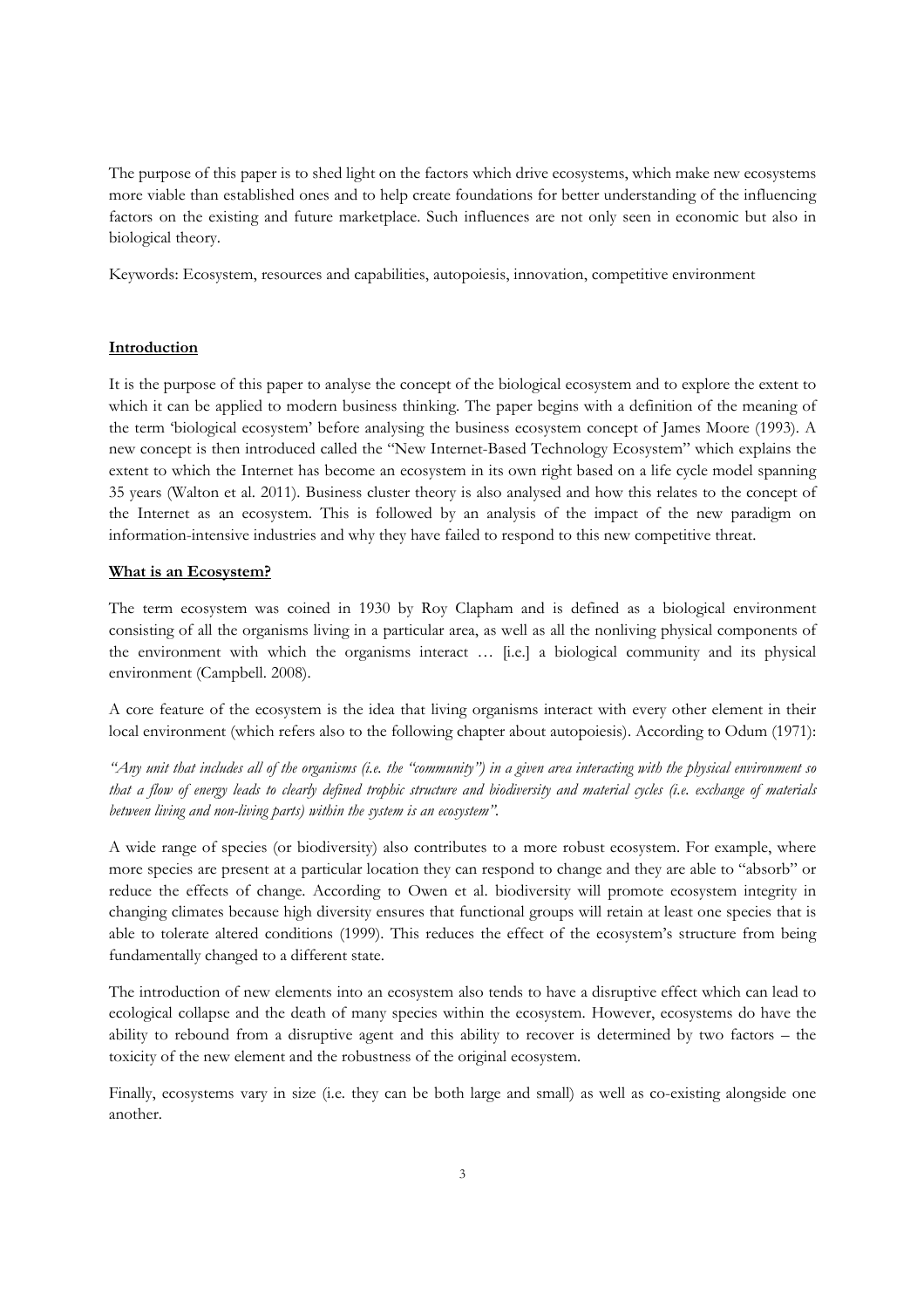### **The Business Ecosystem**

According to Gruber companies should be viewed as organisms that exist within an evolutionary landscape (2001). Gruber believed that Darwinian logic should influence the way we perceive business. Since Charles Darwin was the founder of ecological theory ('The Origin of the Species'), then Darwinian principles should be applied to competitive business strategy, i.e. only the fittest companies survive as the business ecology changes (1859).

The idea of the business ecosystem was actually conceived in the early 1990s when Moore wrote *The Death of Competition: Leadership and Strategy in the Age of Business Ecosystems.* Moore defined the business ecosystem as (1993):

*"An economic community supported by a foundation of interacting organizations and individuals – the organisms of the business world. This economic community produces goods and services of value to customers, who are themselves members of the ecosystem. The member organizations also include suppliers, lead producers, competitors, and other stakeholders. Over time, they co-evolve their capabilities and roles, and tend to align themselves with the directions set by one or more central companies. Those companies holding leadership roles may change over time, but the function of ecosystem leader is valued by the community because it enables members to move toward shared visions to align their investments and to find mutually supportive roles".* 

When formulating his concept Moore used a number of ecological metaphors saying that the firm is embedded in a (business) environment and that it needs to co-evolve with other companies and that "the particular niche' a business occupies is challenged by newly arriving species" (Moore. 1996). According to Moore, companies therefore needed to become proactive in developing mutually beneficial ("symbiotic") relationships with customers, suppliers and even competitors.

The use of ecological metaphors to describe business structure and operations has become increasingly common particularly in the information technology sector. De Long likened "business ecosystems" to a pattern of launching new technologies emerging from Silicon Valley (cited in Cohen et al. 2000). He defined business ecology as a "more productive set of processes for developing and commercialising new technologies" that is characterised by the "rapid prototyping, short product-development cycles, early test marketing, options-based compensation, venture funding [and] early corporate independence". De Long also said that the ecological model was probably more sustainable than the traditional vertical model used by Xerox PARC (Palo Alto Research Centre) since it was a more productive set of processes for rapidly developing and commercialising new technologies (cited in Cohen et al. 2000).

Gruber used Ford Motor Company as an example of an early business ecosystem when Henry Ford developed assembly line mass production techniques and in-sourcing (vertical integration) during the early 1900s. Gruber also stated that evolution in the ecology of the business world is "punctuated now and then by radical changes in the environment" and that "globalisation and the Internet are the equivalents of large-scale climate change" (2001).

Mangrove defined business ecology as "the interaction and correlation of economic conditions, technology, customers, employees, corporate partners, shareholders and competitors forming the environment under which a business operates" (2001).

The Montague Institute defined business ecology as "interacting systems consisting of companies, their customers and suppliers and other players in the business environment" (1993).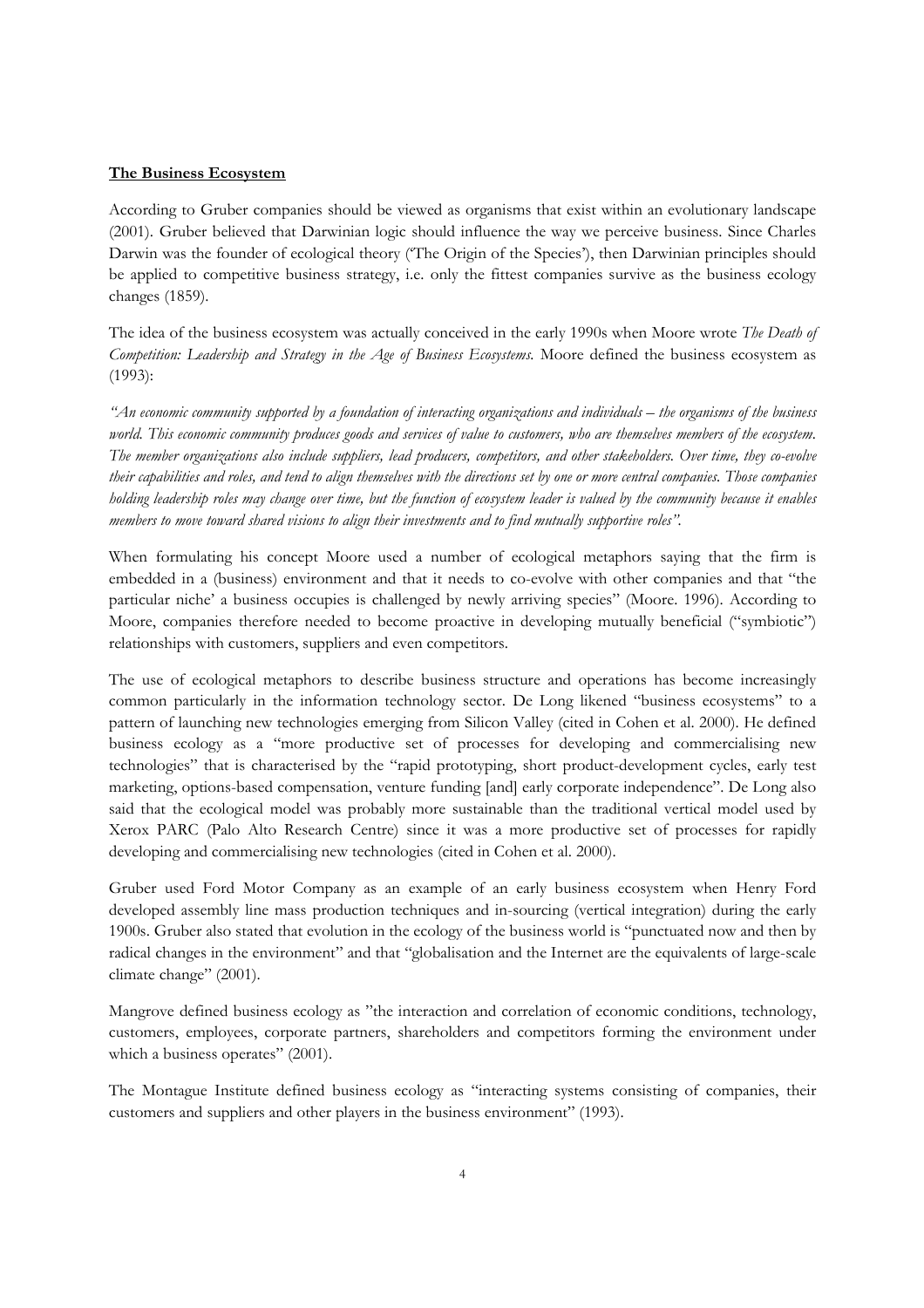According to Kaminsky, the application service provider (ASP) industry has now moved toward relationship networks and focuses on core competencies (2000). For example, this ecosystem concept is widely used by Cisco Systems Inc throughout the world. Kaminsky said that "[according to] the gospel of Cisco Systems, companies inclined to exist together within an 'ecosystem' facilitate the imminence of Internet-based application delivery" (2000). Cisco leverages partners for all business functions except developing core products and business strategy. Partners support sales, marketing, manufacturing, technical support and new installations. This has been termed the 'locally global' approach and was in contrast to the traditional vertical models implemented by Cisco's competitors Lucent, Nortel and 3Com.

Finally, the need for successful organisations to view their competitive environment from an ecosystem perspective was echoed by Abe et al. who said (1998): "Business ecology is based on the elegant structure and principles of natural systems. It recognises that to develop healthy business systems, leaders and their organisations must see themselves and their environments through an *ecological lens*".

## **The Concept of a New Internet-Based Technology Ecosystem**

Most of the earlier business ecosystem theory precluded the rapid growth and development of the Internet including the definitions coined by Moore and De Long with the latter author tending to perceive them as tightly-knit high technology clusters (1993, 1999, Porter. 2000, Holstein. 2011).

This is still a commonly held view since high-technology innovation clusters have played a major role in the financial success of many companies and countries. According to Holstein new clusters of high-technology innovation have emerged in key American states such as Pittsburgh, Pennsylvania (advanced robotics), Orlando, Florida (computer simulation) and San Diego, California (genomics), but there are European centres, too, like, e.g. Grenoble, Sophia Antipolis or Dresden (2011).

The second perspective, adopted by Gruber, when analysing business ecosystem theory, was the role of environmental factors in driving ecosystem development. Gruber stated that globalisation and the Internet were the equivalent to large scale climate change and – according to Moore's theory – companies were now embedded within this [business] environment.

Analysing these two observations in more depth, it is generally agreed that Silicon Valley is the most preeminent high-technology innovation cluster in the world in terms of both its technology outputs and wealth creation. It provides a prime example of what Moore and De Long were referring to when they espoused their original business ecosystem theories. The combined output from Silicon Valley over the last forty years has culminated in the global technology platform we now refer to as the Internet. This raises questions regarding the two schools of thought that business ecosystems are merely high technology innovation clusters and are influenced by climatic change [i.e. globalisation and the Internet] (De Long. 1999). For example, the Internet is no longer simply a driver of ecosystem growth and evolution but could now be classed as a "new technology-based ecosystem" in its own right (Gruber. 2001, Walton et al. 2011).

Even as early as 2000, Stephen Abraham (Vice President of Micromedia Ltd.) said that the web was "maturing as a business ecology". Moreover, a year earlier Dar stated that (1999): "[e]volution on the Internet is no different from physical evolution but with vastly compressed life cycles and faster generic mutation". Since these comments were made the Internet has undergone enormous exponential growth. The development of e-commerce and – more critically – the impact of digitisation and the development of sophisticated search engine technology have had a major impact on the other established ecosystems such as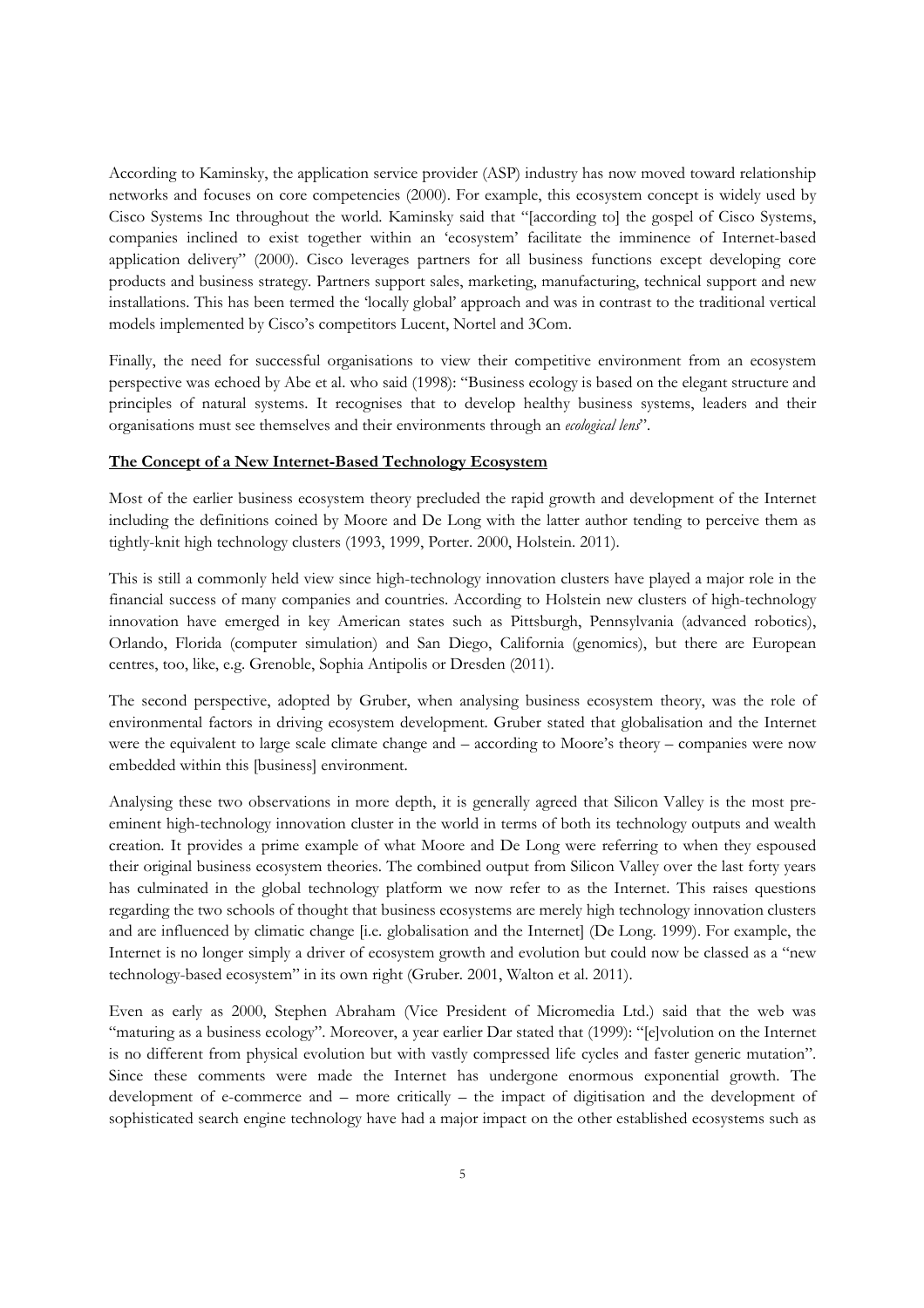book publishing, music, videos, computer and mobile phone software, media and travel etc. In fact, any company or industry that has data/information processing as a core activity is being threatened by the new Internet-based technology ecosystem.

This paper will now analyse the concept of the new Internet-based technology ecosystem in more depth using the 'New Internet-Based Technology Ecosystem' life cycle model (Table 1) to illustrate how the ecosystem has evolved over the last forty years.

Gruber used the term "mass collaboration technology" when explaining the Internet in his 2001 paper entitled "2021: Mass Collaboration and the Really New Economy". The development of this mass collaboration technology has an ecological DNA stretching back over forty years and displays all the core components of a biological ecosystem.

| <b>Foundation Stage</b>   | Growth Stage 1          | <b>Growth Stage 2</b>          |
|---------------------------|-------------------------|--------------------------------|
| $(1976 - 1991)$           | $(1992 - 2000)$         | $(2000 - 2011)$                |
| <b>Key Technologies</b>   | <b>Key Technologies</b> | <b>Key Technologies</b>        |
| Microprocessor            | World Wide Web          | Linux                          |
| <b>MS Dos/Killer Apps</b> | <b>Digitisation</b>     | 3G Smartphones; iPads;         |
| Intel 486 & Pentium       | Fibre optic cable       | e-readers                      |
| chips                     | Encryption              | <b>Phone Apps</b><br>$\bullet$ |
| <b>Key Developments</b>   | <b>Key Developments</b> | <b>Key Developments</b>        |
| Birth of the PC industry  | 'Global Village'        | Web $2.0$                      |
| 1976-1977: Apple 1-2      | E-commerce              | Digital downloads and          |
| IBM:                      | Dot Com boom            | streaming                      |
| open architecture and     | Early search engines    | Open source software           |
| the clones                |                         | Cloud computing                |
| The industry standard -   |                         |                                |
| <b>WINTEL</b>             |                         |                                |

**Table 1: The New Internet-Based Technology Ecosystem** (Walton et al. 2011)

The early signs of the Internet-based technology ecosystem occurred in 1971 with the birth of the microprocessor chip from Intel. Intel's process of miniaturization culminated in the creation of a "computer on a chip". The "microprocessors" proved capable of performing the millions, then billions, of humble "onoff" switches that were at the heart of a computer's operation. This marked the definitive turning point in processing power.

The silicon chip was so important that the 'biological community' that created it soon adopted its name. The name Silicon Valley was coined by Ralph Vaerst, a Central Californian entrepreneur in 1971. *Valley* refers to the Santa Clara Valley and *Silicon* refers to the high concentration of companies involved in the semiconductor and computer industries that were concentrated in the area (silicon being used to produce most commercial semiconductors).

This is what Clapham, Odum and Campbell referred to as a biological community of interacting organisms living in a particular area(1930, 1971, 2009). The biodiversity and robustness of the ecosystem also gathers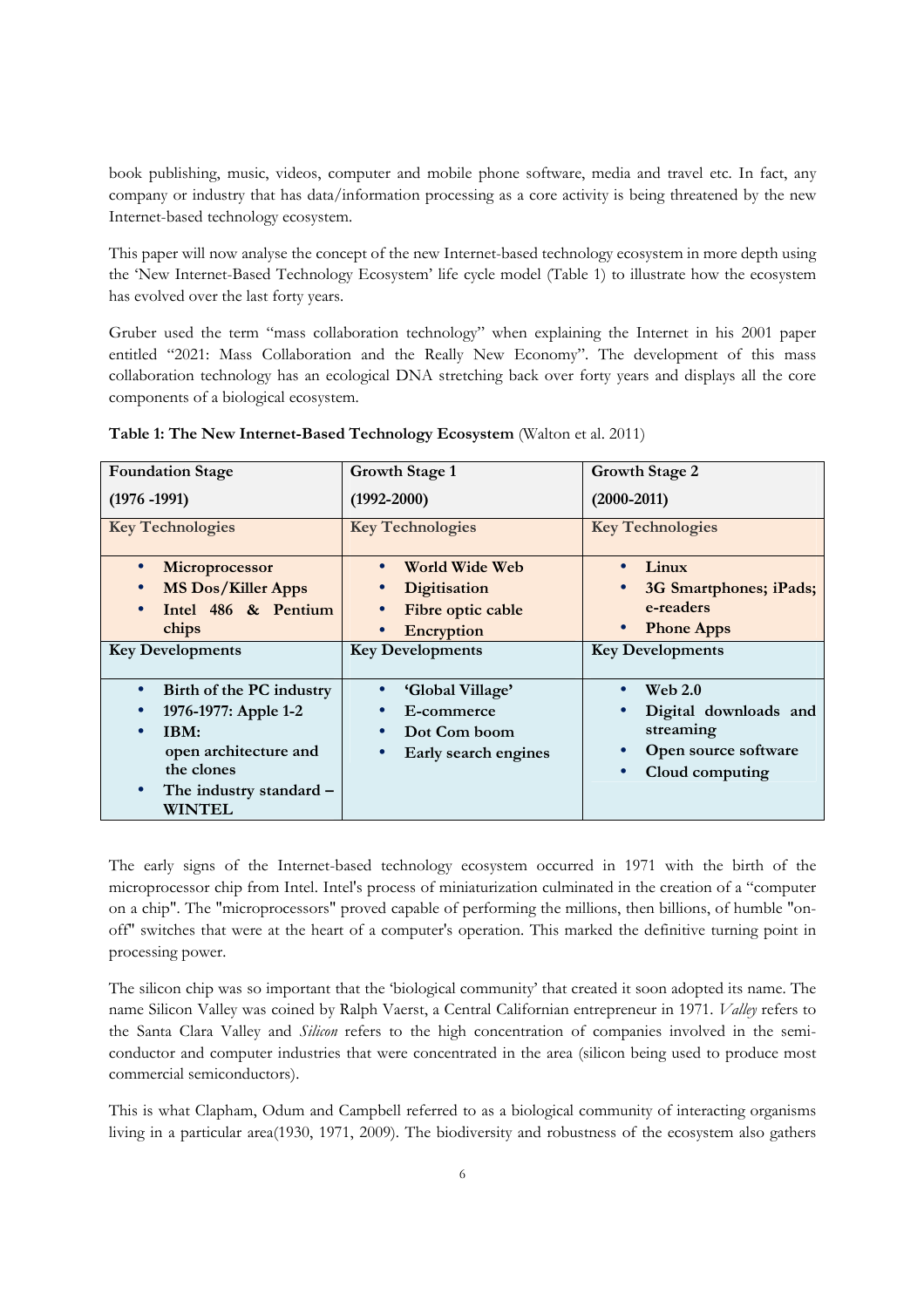pace following the invention of the microprocessor chip as new 'species' enter the community in the form of personal computer entrepreneurs (Steve Wozniak and Steve Jobs) as we witness the birth of the personal computer industry in 1976 (i.e. Apple 1).

#### **The Foundation Stage (1976-1991)**

This is referred to as the Foundation Stage (1976-1991) of the Internet based technology ecosystem. Although the Internet exists at this point in time it is only used by the military and has not been commercialised. However, the future monetisation of Internet technology on a global scale is not possible without the establishment of a large network of compatible personal computers (PCs). This is why the birth of the PC industry and its meteoric growth is so important. Although semiconductors are a major breakthrough during this period, Silicon Valley was also responsible for innovations in software for operating systems and computer interfaces. Xerox's PARC played a pivotal role in many of these developments although it was the Silicon Valley entrepreneurs who were responsible for commercialising the new technologies.

When IBM entered the PC market in 1981 (following the success of the Apple 1 and Apple 2 personal computers) they decided to adopt an open architecture and hired Microsoft and Intel to provide the software operating systems and microprocessor chips for their personal computer. This signals the endorsement of the personal computer as a serious business machine and the birth of software as an industry. Bill Gates develops MS Dos and then a range of new operating systems and 'killer' software applications over the next ten years. Intel, meanwhile, develops a range of faster and more efficient microprocessor chips ranging from the Intel 386 to the full Pentium range (1-4).

The 'Foundation Stage' is important because it is during this period that the Internet infrastructure (or technology platform) is being established. From 1981 to 1991 a battle occurs for the ownership of the personal computer industry standard between the two rival ecosystems consisting of IBM compatible PCs using Microsoft software and Intel chips and the Apple-Motorola standard. Apple refused to license its technology to third parties and continued to develop its own operating system's software as a vertically integrated manufacturer and only its microprocessor chips were bought-in from Motorola. This resulted in a more costly production base compared to the IBM's compatible standard. PC manufacturers who were able to buy their operating system software from Microsoft and their microprocessor chips from Intel at very low prices could undercut Apple thereby building up a larger installed base of IBM compatible machines. These companies were referred to as the 'clones' because they simply piggybacked on the R&D of other companies and adopted 'me-too' strategies, i.e. Compaq and Dell etc. A new industry standard of compatible PCs was therefore established which became known as the WINTEL standard. This is an abbreviated acronym for the names Windows and Intel whose components the standard was based on. IBM decided to revert to a new PS2 standard in 1987 which lost them huge market share and forced them to make a strategy rethink since the WINTEL standard was now firmly embedded.

#### **Growth Stage 1 (1992-2000)**

The foundations upon which the Internet could now be commercialised on a global scale had now been established. There was also widespread PC ownership amongst a large population of computer literate consumers in both the domestic, corporate, government and educational markets. These personal computers were technologically compatible so they could now share data with one another without any difficulty. In 1990 Tim Berners-Lee introduced the World Wide Web (WWW), which was a system of interlinked hypertext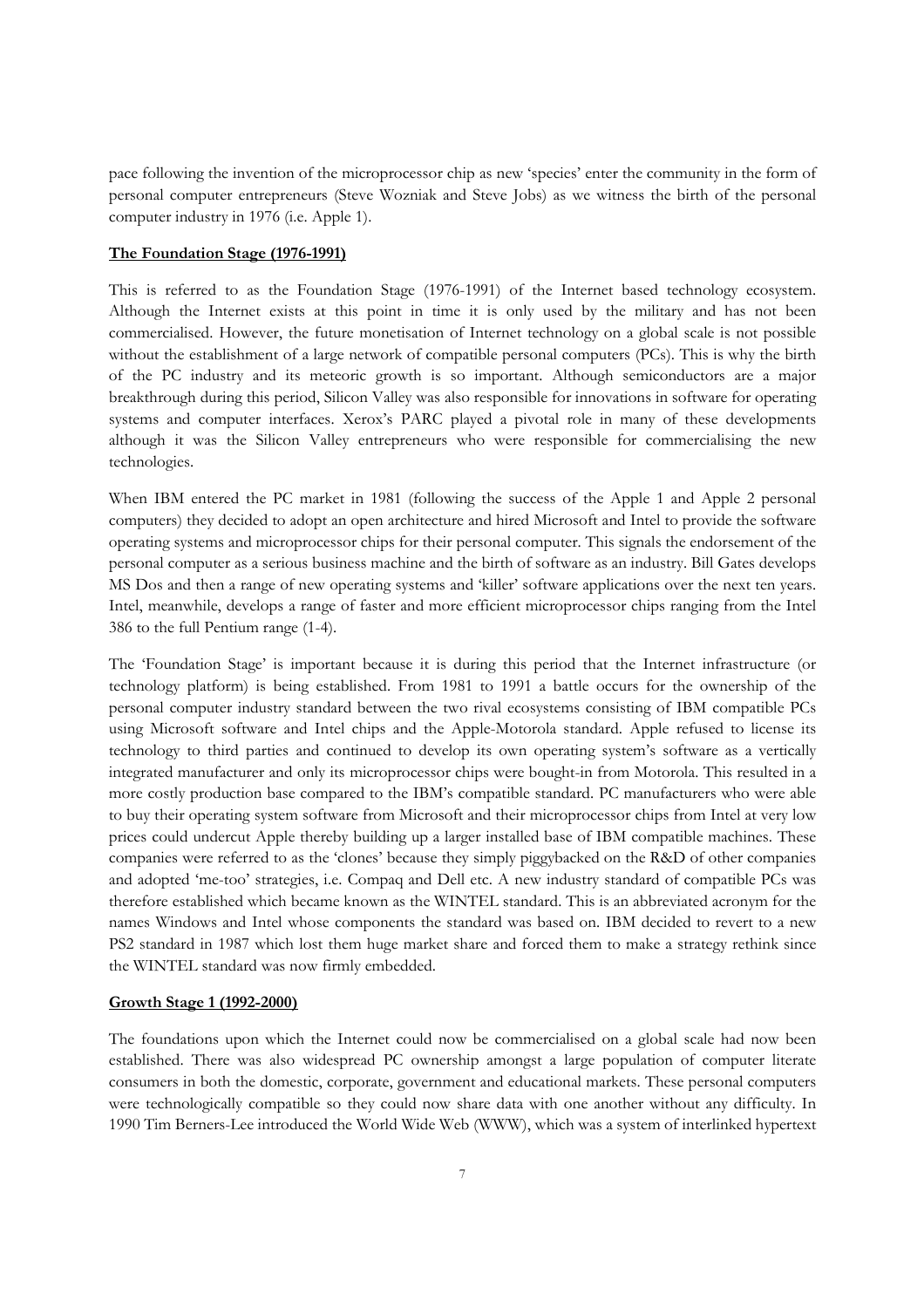documents that could be accessed via the Internet. This meant that it was now possible for PC owners to send and receive information to one another anywhere in the world where there was an Internet broadband network.

The 1990s therefore sees the rapid global roll out of broadband networks where digital data is sent along fibre optic cables at high speed. Digitisation and encryption technologies are also key technologies which enable the safe and rapid transfer of data across long distances. This gives rise to the term "Global Village" where communication takes place free of charge across large distances in 'real time'. E-commerce becomes the next 'industrial (r)evolution' as we witness the rise and fall of the Dot Com companies. However, despite the Dot Com crash, the Internet has now become fully established as a global technology platform. The Internet is also proving to be a very resilient and robust ecosystem as it gathers increasing strength with more organisms entering the Internet community and adding to its biodiversity.

This biodiversity takes another leap forward as the "New Internet-Based Technology Ecosystem" moves from Growth Stage 1 into growth Stage 2. The key inflection point is the arrival of search engine technology. The web search engine is designed to search for information on the World Wide Web and FTP servers. Although a number of search engines had existed since 1996 (including Yahoo, Magellan, Lycos, Infoseek, Lycos and MSN) it was the rise of Google in 2000 which was to have the greatest impact. Google achieved better search results because of an innovation called 'page rank'. This was an iterative algorithm that ranked web pages based on the number and page rank of other web sites and pages that linked to them.

## **Growth Stage 2 (2000-2001)**

The robustness of the ecosystem took on greater significance as the Dot Com crash was followed by the development of Web 2.0 and the social networking phenomena. Web 2.0 sites allowed users to interact and collaborate with each other in a social media dialogue as creators ('prosumers') of user-generated content in a virtual community, in contrast to websites where users (consumers) were limited to the passive viewing of content that was created for them. Examples of Web 2.0 now include social networking sites, blogs, wikis, video sharing sites, plus hosted services and web applications, etc.

The nature of the interactions between organisms within the ecosystem was also starting to change as new entrants arrived. No longer did the Internet have to be accessed via personal computers but new portable/mobile devices had been developed including the 3G smartphone, the iPlayer and the iPad. Meanwhile, media content (news, sport, music, films and books) were now downloaded or streamed via the Internet and open source software and computer applications were being accessed online using the cloud computing concept. Finally, the arrival of the phone application added another dimension to the way consumers were able to acquire information.

According to Peachey biodiversity promotes ecosystem integrity in changing climates because high diversity ensures that functional groups will retain at least one species that is able to tolerate altered conditions (1999). This has certainly happened with respect to the "New Internet-Based Technology Ecosystem" as a number of very powerful Internet-based companies have emerged which Bloomberg<sup>1</sup> recently referred to as "the gang of four". These giant four companies are Google, Apple, Amazon and Facebook. Owen et al. also said that the introduction of new elements into an ecosystem tends to have a disruptive effect which can lead to

 $\overline{a}$ 

<sup>1</sup> www.bloomberg.com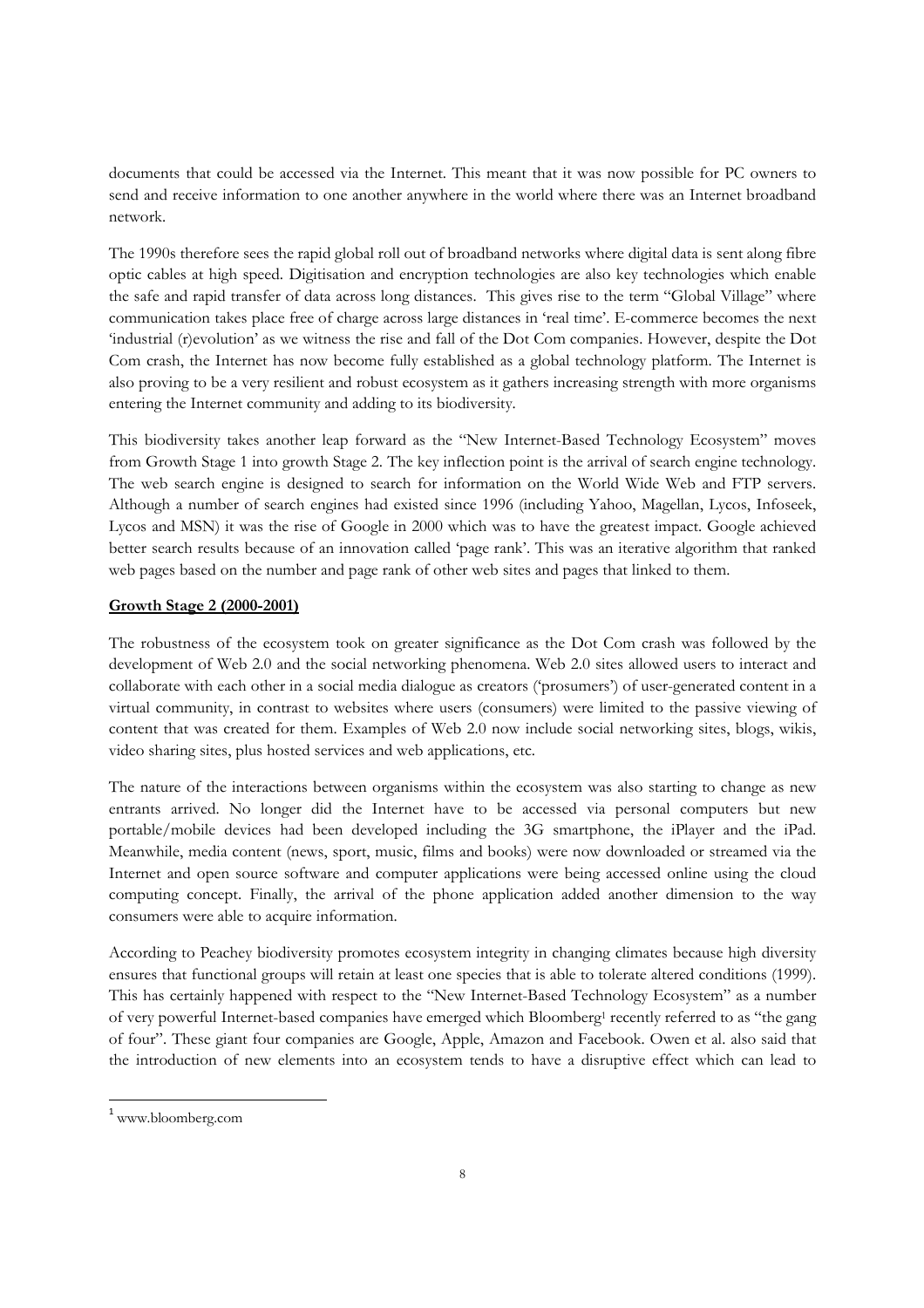ecological collapse and the death of many species (1999). The gang of four have all introduced radical new elements or innovations that are having disruptive effects on other adjacent ecosystems and the ability of these ecosystems to survive. The full impact of these disruptions is dependent on two factors: (1) the toxicity of the new elements and (2) the robustness of the ecosystems that are under threat.

The ecosystems that are threatened include any companies which are involved in the processing of data/ information as a core operational process – usually information-intensive service industries such as:

- Book publishers and resellers.
- Music companies (record labels) and resellers.
- DVD and CD hardware manufacturers, resellers and rental chains.
- Computer software and hardware providers.
- Mobile phone hardware and software providers.
- Airlines and travel agents.
- Media/advertising companies.

The 'gang of four's' Internet-based business models have resulted in the accumulation of an extensive database of customers (and customer traffic) to whom they are able to give or sell digitised content and/or generate huge advertising revenues. This is having a profound impact upon the business models of many companies (including those listed above) as customers switch to digital instead of hard copy content which in many instances they would rather rent than own. The sheer convenience of shopping online from the comfort of one's own home has also lead to serious disintermediation of the supply chains reducing the need for manufactured DVDs and CDs and the need for bricks and mortar retailers. Cloud computing is also likely to have a similar effect. For example, as we access our data and computer applications online there will no longer be any need for bulky personal computers or laptops.

As early as 2001, Tom Gruber spoke of a new economy which would be based on a central nervous system of mass collaboration technology in which businesses and consumers would have almost perfect information about goods and services which they obtained from sharing their collective experience. He also said that political and economic power would flow to the source that delivers the greatest value as perceived by consumers. Gruber also went on to say that the winners in this new ecology would be the most socially intelligent organisms; those that were both highly intelligent as organisations (having highly evolved internal communication as well as external sense organs) and who were highly effective at developing relationships with other corporate organisms (2001).

It would appear that Gruber's new economy based on mass collaboration technology has arrived in the form of the "New Internet-Based Technology Ecosystem" (2001, Walton et al. 2011). The ecosystem has demonstrated huge biodiversity and hence integrity and resilience. The interaction of tightly knit organisms is evident whilst the toxicity of the ecosystem in terms of its impact on adjacent information-intensive service ecosystems is immense whilst the adjacent ecosystems are not robust.

The Internet is therefore no longer the by-product of a high technology innovation cluster named Silicon Valley nor is it merely an environmental driver of other ecosystems. The Internet has now become a fully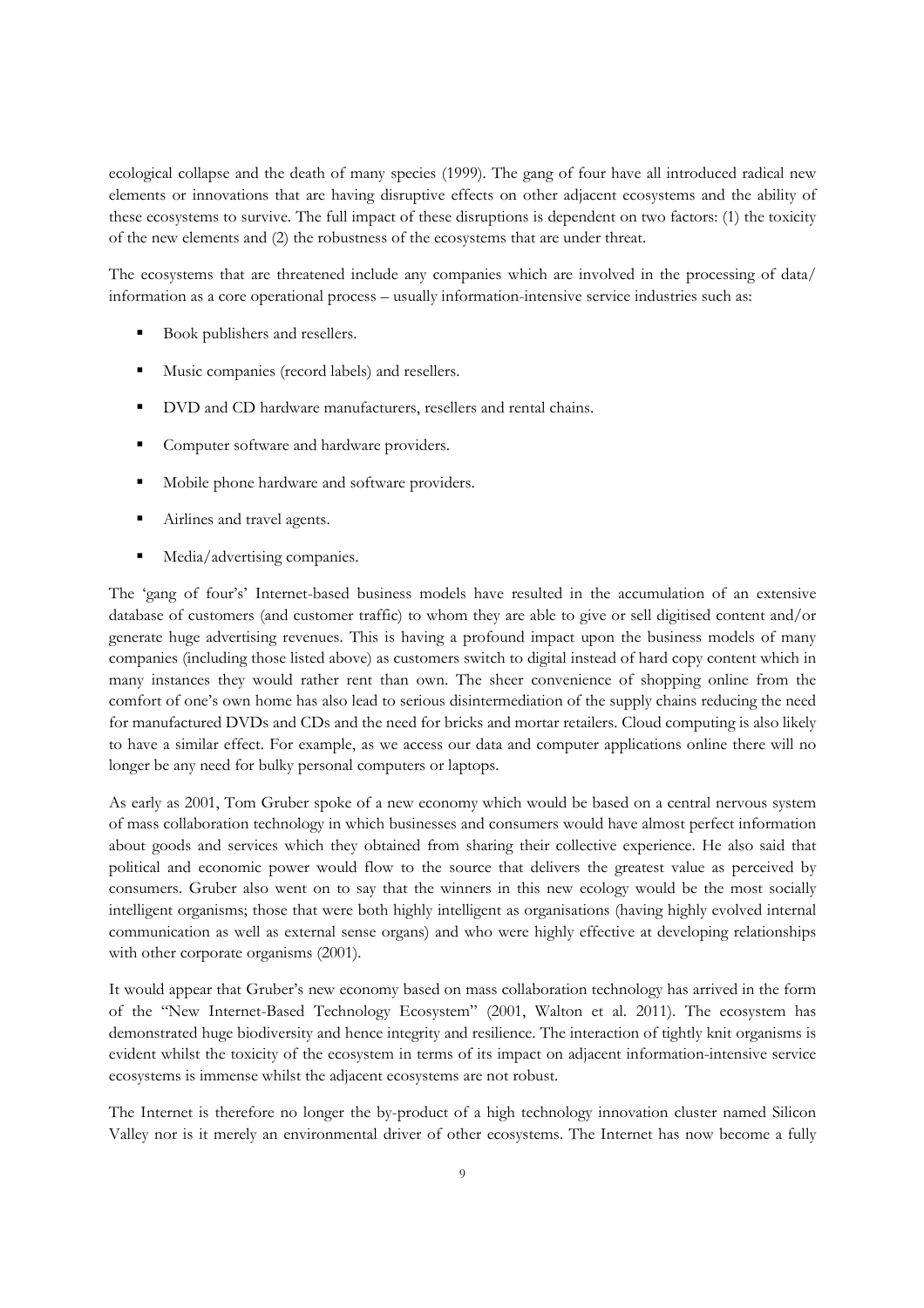fledged ecosystem and competitive force in its own right with highly disruptive characteristics capable of creative destruction (Schumpeter. 1942).

# **Business Cluster vs. Business Ecosystem Theory?**

So far this paper has defined the meaning of both the biological ecosystem and business ecosystem concepts (Moore. 1993). However, there has only been limited discussion of the business cluster concept. So one of the key questions is the extent to which the concept of a business ecosystem is little more than another term for business cluster. If this is the case then what are the implications for the "New Internet-Based Technology Ecosystem" model (Walton et al. 2011)? One way of exploring this in more depth is to define what is meant by a business cluster and how this compares to the "New Internet-Based Technology Ecosystem" model.

According to Porter a business cluster is a geographic concentration of interconnected businesses, suppliers, and associated institutions in a particular field (2000). Clusters are considered to increase the productivity with which companies can compete both nationally and globally. Moreover, in urban studies the term agglomeration is used (Porter. 1998).

The term business cluster (also known as an industry cluster, competitive cluster or Porterian cluster) was introduced and popularised by Porter in *The Competitive Advantage of Nations* (1990). However, the underlying concept which economists have referred to as agglomeration economies dates back to 1890 and the work of Alfred Marshall.

Porter claimed that clusters had the potential to affect competition in three ways (1998):

- By increasing the productivity of the companies in the cluster
- By driving innovation in the field
- By stimulating new businesses in the field.

In the modern global economy comparative advantage is based on certain locations having special endowments:

"… a business cluster is a geographical location where enough resources and competencies amass and reach a critical threshold, giving it a *key position* in a given economic branch of activity and with a decisive *sustainable competitive advantage* over other places or even a world supremacy in that field (i.e. Silicon Valley and Hollywood)".

There are subsequently a number of different ways that clusters can be identified such as:

- Geographic cluster i.e. location.
- Sectoral cluster: a cluster of businesses operating together from within the same commercial sector.
- Horizontal cluster: interconnections between businesses and the sharing of resources e.g. knowledge management.
- Vertical cluster, i.e. a supply chain cluster.

Three types of business clusters based on different kinds of knowledge are also important: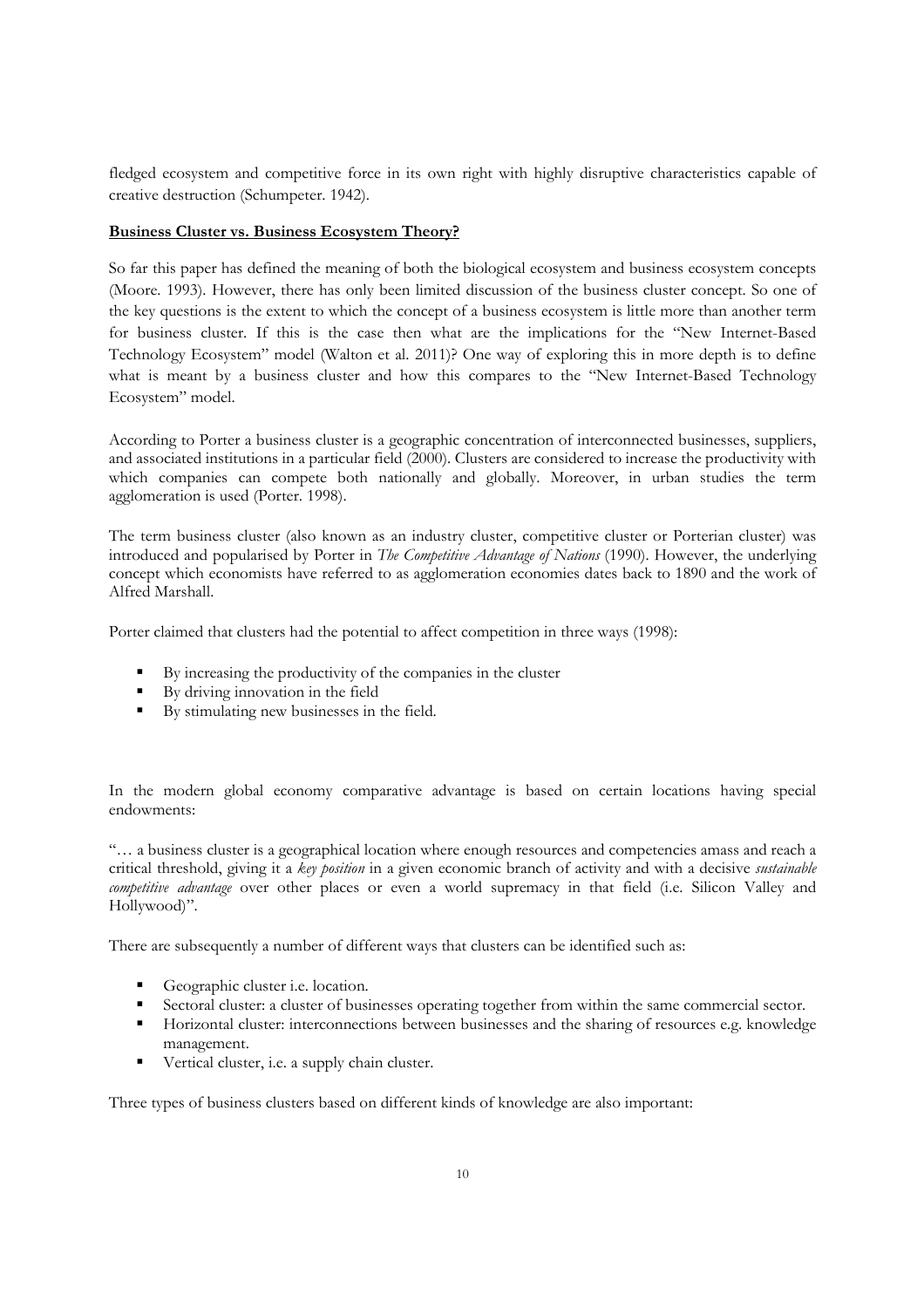- Techno clusters These clusters are high technology-oriented, well adapted to the knowledge economy and have renowned universities and research centres adjacent to them i.e. Stanford University andSilicon Valley.
- Historic know-how-based clusters These are based on more traditional activities that maintain their advantage in know-how over the years. They are often industry specific i.e. London as financial centre.
- Factor Endowment clusters They are created because a comparative advantage they might have is linked to a geographical position. For example, wine production clusters because of sunny regions surrounded by mountains, where good grapes can grow i.e. certain areas in France, Spain, Chile or California.

Finally, clusters are also categorised using industrial classifications such as the Standard Industrial Classification (SIC code) in the UK and the National American Industry Classification System (NAICS).

On the basis of this extensive definition of business cluster theory, it is apparent that the "New Internet-Based Technology Ecosystem" model cannot be categorised as a business cluster for a number of key reasons.

- First, geographic location is irrelevant because of the nature of the World Wide Web.
- Moreover, sectoral clusters and industry classifications do not apply because the Internet is not industry-specific owing to the pervasiveness of the technology.
- Vertical clusters and the supply chain are also irrelevant since the Internet has been responsible for the disintermediation of physical supply chains as many 'products'/services are now downloaded or streamed in digital formats.
- Factor endowment clusters (because they are linked to geographic position) are not applicable whilst the historic know-how cluster is difficult to apply because of the speed of technological development which renders know-how as outdated in a short period of time.

The only two forms of cluster that come close to defining the Internet are possibly horizontal clusters and techno clusters. However, this is where the paper challenges existing theories regarding business clusters and business ecosystems. Many ecosystems are clusters based on the categorisations explained earlier. For example, Silicon Valley is both a techno cluster (linked to Stanford University) and a horizontal cluster as well (i.e. with the sharing of resources such as R&D, legal services and funding sources, including venture capital).

The authors therefore believe that the Internet is a technology-based ecosystem which consists of a broad range of interacting organisms. These organisms consist of techno clusters, horizontal clusters and even sectoral clusters that contribute to a clearly defined and powerful trophic structure (Owen et al. 1999). The sheer diversity of the organisms (clusters) has also created a highly robust and resilient ecosystem with high levels of toxicity.

## **Competitive Responses to the New Internet-Based Technology Ecosystem**

The toxicity of the "New Internet-Based Technology Ecosystem" is already having an impact on information/data intensive service industries in what can be seen as a Schumpeterian 'gale of creative destruction' (1942, Walton et al. 2011). One of the key reasons for this destruction has been the inability of organisations and corporate business leaders to understand the nature of the external threat and to implement appropriate strategies. This is partly due to the problems of dyed in the wool strategic recipes (Huff. 1982, Spender. 1989), out-dated business models and inappropriate paradigms. The strategic tools used to analyse the external competitive environment are also outdated. For example, Porter's Industry Structure approach based on the famous Five Forces Model is inappropriate because it is impossible to define modern industry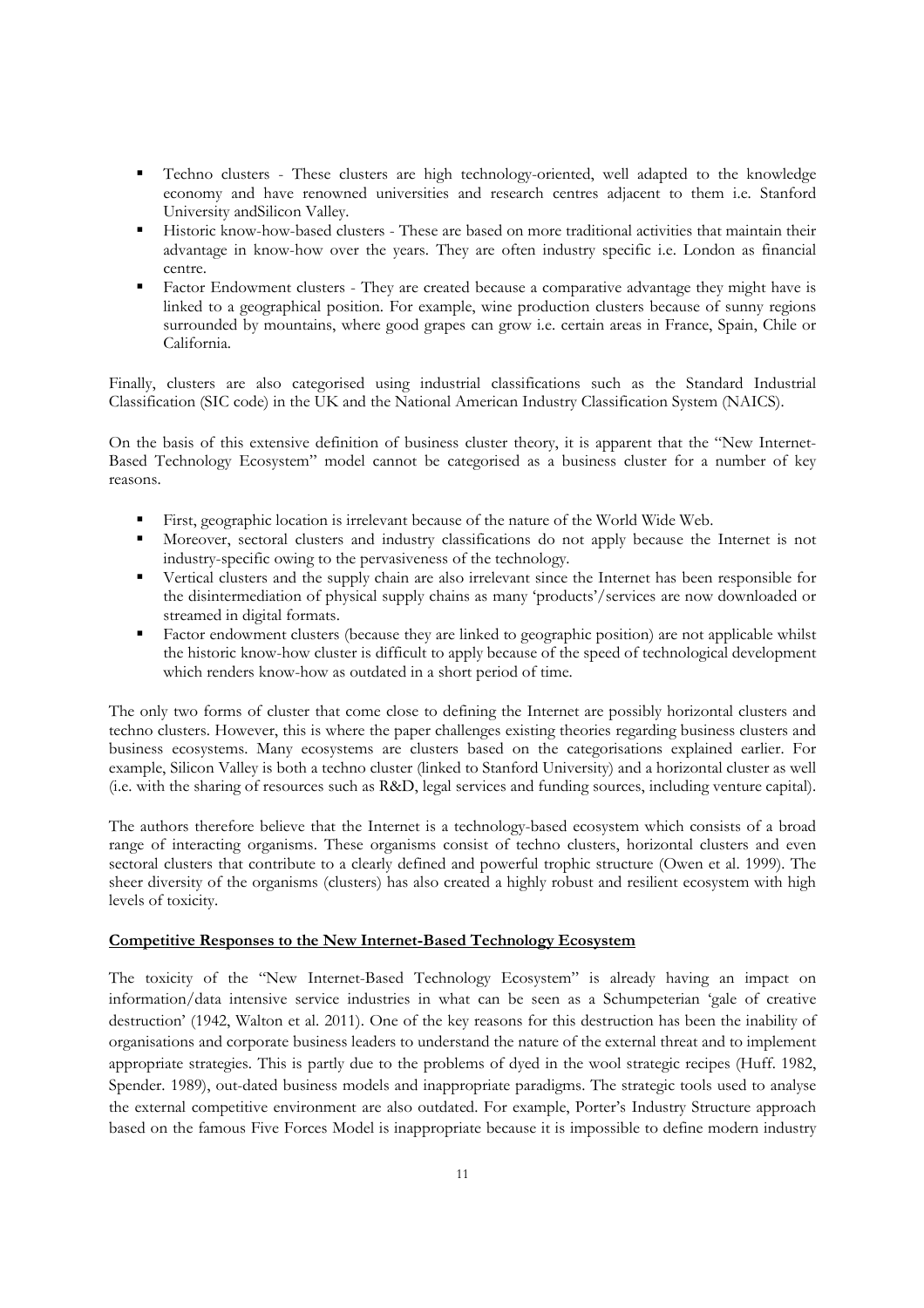boundaries due to the blurring effect of technology. When Apple Corporation lost the battle for the industry standard and its position as the second largest computer firm in the world in 1991, the competitive threat was not from a direct rival in the form of another computer manufacturer but two component suppliers called Microsoft and Intel. In technology markets new business models are now needed to analyse the competitive threats from the external environment. Traditional vertical strategies based on a helicopter view (Muna. 2003) are no longer effective. The sheer size and pervasiveness of the Internet as a global ecosystem means that a satellite view (Walton et al. 2011) is now required since the helicopter perspective is simply too narrow.

Porter's Value Chain and Grant's resource-based view of strategy are also superfluous since mass collaboration, global outsourcing and open source innovation have resulted in virtual mini-multinationals that can now trade globally using very few resources (1985, 2008). This view was endorsed by Iansiti et al. who said (2004):

*"Many industries today behave like a massively interconnected network of organizations, technologies, consumers and products. Perhaps the most dramatic and widely known example is the computing industry. In contrast with the vertically integrated environment of the 1960s and 1970s, today's industry is divided into a large number of segments producing specialized products, technologies and services. The degree of interaction between firms in the industry is truly astounding, with hundreds of organizations frequently involved in the design, production, distribution, or implementation of even a single product. And because of this increasingly distributed industry structure, the focus of competition is shifting away from the management of internal resources, to the management and influence of assets that are outside the direct ownership and control of the firm."*

Analysing business clusters and strategic groups is also of limited use since many of the external threats to an organisation's survival do not come from the same industry or resource base but from a completely different industry. Google, Amazon and Apple are not record labels, publishers, movie studios, media companies, travel agents or mobile phone companies. However, by virtue of the "New Internet-based Technology Ecosystem" they are having a highly disruptive and toxic impact on all of these markets and industries. So to reiterate the words of Abe et al. "… leaders and their organisations must see themselves and their environments through an ecological lens" (1998). Those organisations that fail to view their competitive environment from an ecosystem perspective using a satellite view will therefore struggle to implement appropriate strategies as the new economy develops and mass collaboration technology changes the rules of the competitive game (Walton et al. 2011).

Finally, Iansiti et al. stated that organisations competing in an environment dominated by dynamic business ecosystems should consider three possible strategic options consisting of keystone, dominator or niche' strategies (2004). This is again in contrast to Porter's model of generic strategies. They said that keystone and dominator strategies can be pursued by firms that occupy important hubs in their business networks. Keystone strategies shape and coordinate the ecosystem, largely by the dissemination of platforms that form a foundation for ecosystem innovation and operations. The famous 'gang of four' (Apple, Amazon, Google and Facebook) can all be said to be pursuing keystone strategies since they are shaping the Internet as an ecosystem by leveraging the technology platform and the customer database and 'traffic' they are generating. This enables them to enter different markets using a core competency approach.

The dominator strategy, however, is somewhat different. Companies pursuing this strategy attack the ecosystem, absorbing and integrating external assets into internal operations. This strategy is being pursued by Microsoft which is acquiring assets through aggressive takeovers and mergers in order to remain a competitive force. Nevertheless, as many examples provide evidence, Microsoft's success is comparatively limited.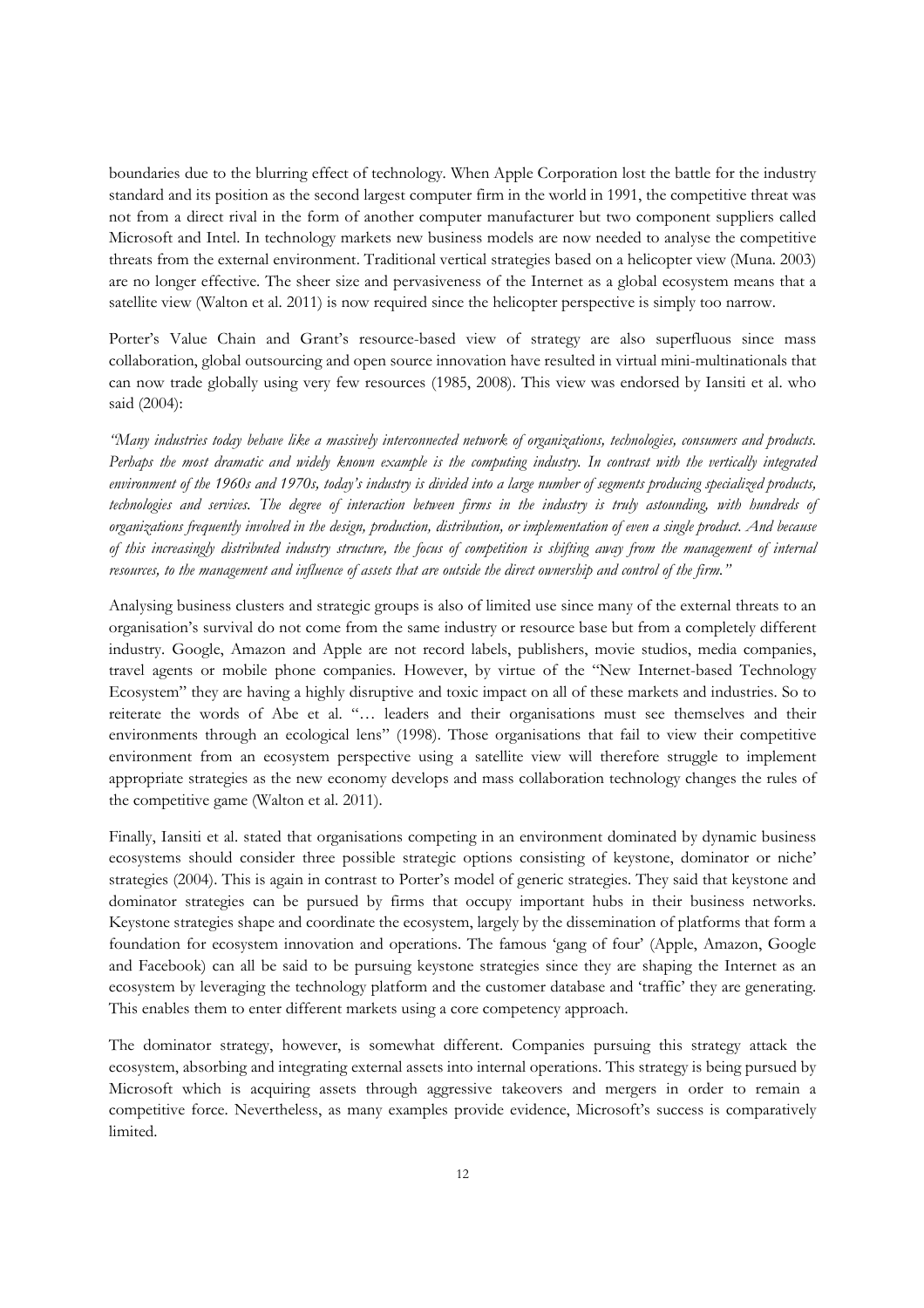Lastly, the niche strategies are pursued by the much larger number of firms that make up the bulk of the ecosystem. These firms emphasise differentiation by focusing on unique capabilities and leveraging key assets provided by others.

Iansiti et al. also said that traditional models of strategy that emphasised internal competencies failed to account for these dynamics because they focused on the evolution of firm capabilities and business models instead of the relationship between the firm and its external ecosystem (2004).

#### **Product – Infrastructure – Ecosystem**

The product – infrastructure - ecosystem triangle has considerable significance in the new competitive game(s) and it refers to the triangular thinking that management needs to adopt, if they want to manage the many complexities that a global Internet-based ecosystem creates (Keidel. 2010, Oestreicher. 2011<sup>1</sup> ). This is even more advantageous for satellite perspectives.

Recently Adomavicius stated, too, that a new theory-centred conceptual approach, which includes a new methodology, is necessary to make sense of the new developments (cited in Adomavicius et al. 2008). This supports what was argued earlier that many theoretical frameworks used as standards in management and management education have lost their relevance. It is also assumed that managements still relying on these theoretical models but managing contemporary issues created by the Internet's influence, may experience more disadvantages than advantages as a result of this. In terms of new methodology, Adomavicius et al. suggest utilisation of the process theory approach (2008). However, due to the limitations of this paper we are restrained from following this path further. Instead a more geometrically informed model is proposed in the form of the Triangle which is the most stable geometric form for strategic thinking (Keidel. 2010).

Using this geometrical approach the product – infrastructure – ecosystem is viewed as a triangle. For example, it has been stated that Apple's iPod was not capable of success on its own but it was the combination of both the iPod and iTunes concepts that were responsible for Apple's success, i.e. the product is the iPod but it needs an infrastructure, which is provided by iTunes as the online shop [and other components which have emerged over time] (Oestreicher. 2011<sup>1</sup> ). However, iTunes is not viable without products to sell such as the songs and movies (the content) which can be downloaded. It was also suggested that the creation of the new ecosystem was not made by different consumption patterns alone but by Steve Jobs' ability to convince major music labels to provide the relevant songs. The difference between the old ecosystem and the new was the toxic factor in the form of the new entrant Apple, reorganising the rules of the game and consequently poisoning the established business model in which the (established) chain of distribution became threatened by obsolescence. This may be directly linked to Schumpeter and his 'gale of creative destruction' (1942).

A new triangle was born consisting of product (iPad), its infrastructure (music labels with their songs, iTunes) and the ecosystem (Apple – music labels and content producers – consumers). This directly opposed the traditional model (music labels with their songs – distribution chain – consumers). It is easy to understand that the new economic model (or better triangle) could not work without the Internet ecosystem which is considered as macro-infrastructure (online shop, up- and download functions, etc.). The disruptive factors or the toxic elements are everywhere. For example, iTunes and music labels have become incumbent factors and can be excluded since music and other producers of content can be easily dematerialised which therefore leads to the exclusion of all institutional and organisational participants. This is what von Hippel refers to as the democratisation of innovation which in this case is facilitated by the Internet. Hence another new triangle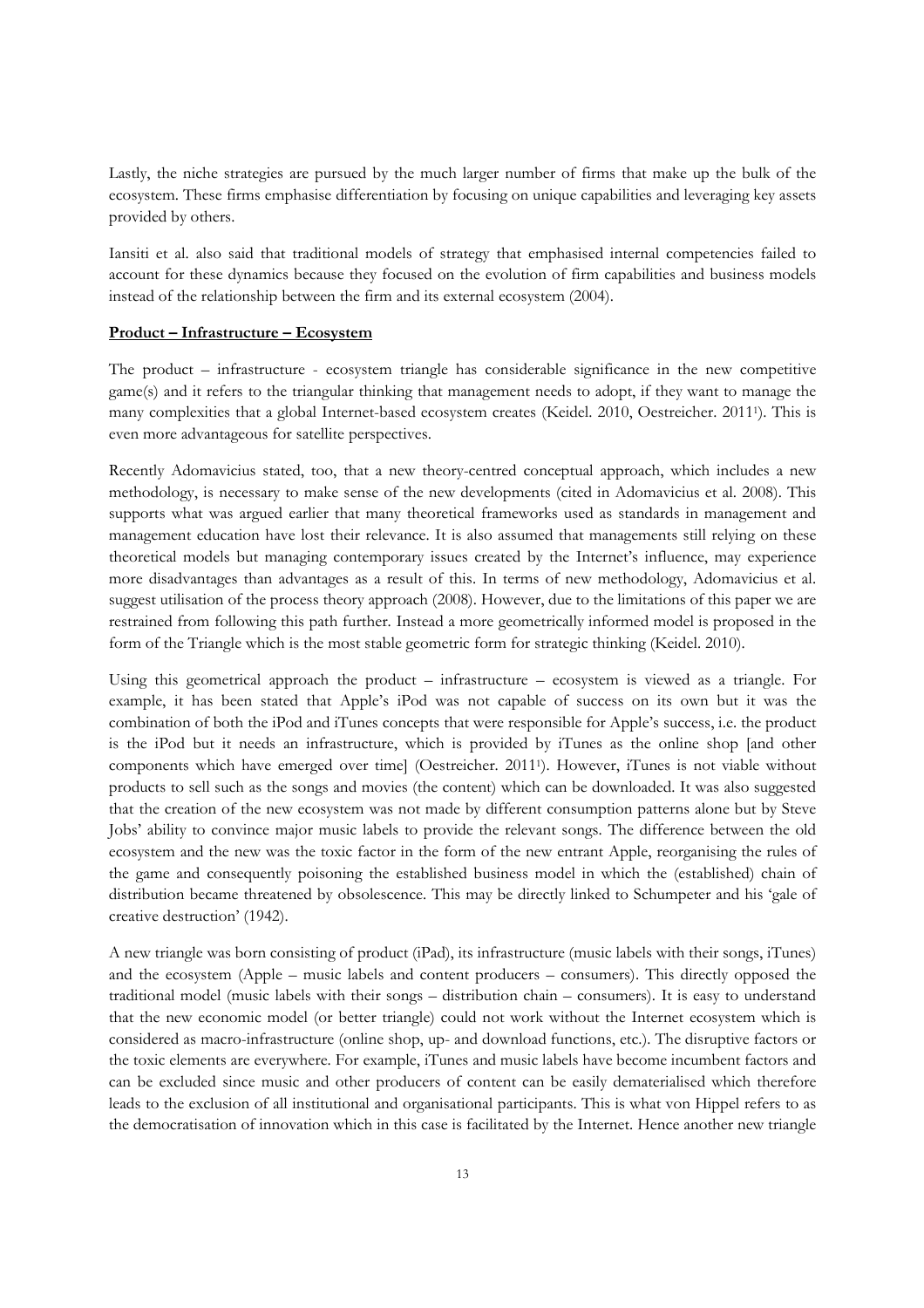was formed by music (the product), the infrastructure (Internet, up- and download platforms) and the (new) ecosystem (content producers and consumers in a peer-to-peer interaction without labels) (2005). This simplifies transactions further and with regard to transaction cost theory, it makes transaction costs even lower than before, to the consumers' and also producers' advantage. Content producers become autonomous in their collaboration and are able to control their products themselves. This leads to the basic triangle of collaboration – autonomy – control (Keidel. 2010). The Schumpeterian Wind of Creative Destruction is now also blowing against all established organisational structures (Oestreicher et al. 2011<sup>1</sup> ).

Considering the aforementioned context and model there are obvious parallels which indicate a similar shift and threat of obsolescence but this time in the book market involving another party of 'the gang of four', namely Amazon. Again it is the book as a product requiring a specific format for Amazon's kindle (its infrastructure), which makes the whole construct viable. As Amazon recently reported, it is selling far more Kindle-versions than physical books (Walton et al. 2011). Of particular interest will be whether this repetition is extended. Will book authors and to which extent, like music producers' circumvent publishers (and maybe even Amazon) and sell directly to consumers? It happens already on a certain level. This will mean another shift and renewed ecosystem in another sector of the Home Entertainment Industry.

As the established theoretical frameworks have already been challenged in this paper it is now time to seriously ask the extent to which these models still cover the changed ecosystems and allow managers to gain the necessary insights relating to both corporate and marketing strategies? For example, how does the Marketing Mix enable organisations to create a sound analysis when (or if) they are excluded by the organisms of the new ecosystem (Oestreicher et al. 2011<sup>2</sup> )?

Disruptive innovations threatening previously viable ecosystems can also be found outside the pure Internetbased structures. These offline trends may produce similar effects as the example of the energy market demonstrates. The following example focuses once more on the poisonous effect of a new entrant threatening the prior viable ecosystem.

The new entrant here is the car manufacturer Volkswagen which has created a poisonous strategic alliance with a comparatively small alternative German energy supplier, called Lichtblick. The product is electricity, the infrastructure comprises VW's (usual) gas-driven car motor belonging its Caddy and Fox models and a device, which creates a combination of those components, a block-unit cell. This home-based energy production can be installed in a normal family home and produces sufficient electricity for the home and additional needs. However, it is not just the technology-driven innovation that is important but also the innovation in the business model. The fact that superfluous energy can be delivered to the national grid at a family earning level of 2.5 ct per kw/h is also possible from these energy models. The strategic alliance by VW / Lichtblick also adds another perspective. The homeowner pays just  $\epsilon$  8,000 for the block unit cell and a small fee for maintenance (Oestreicher, K. 2011<sup>2</sup>). In comparison to a normal system, this is an extremely cheap investment. The consequences for the two sides of the triangle (product and infrastructure) and for the third tangent (ecosystem) are therefore extremely toxic. The established part of the ecosystem consisting of an oligopoly of multinational energy suppliers is immediately threatened by obsolescence to a great extent. They might become distribution agents in the future but with regards to their billion Euro investments in power stations, this is not likely to be more than a fraction of the revenues. This is evidenced in the form of published reports that verify a huge demand (Oestreicher. 2011<sup>2</sup> ). Again, radical innovation shifts the ecosystem and established business models therefore become endangered: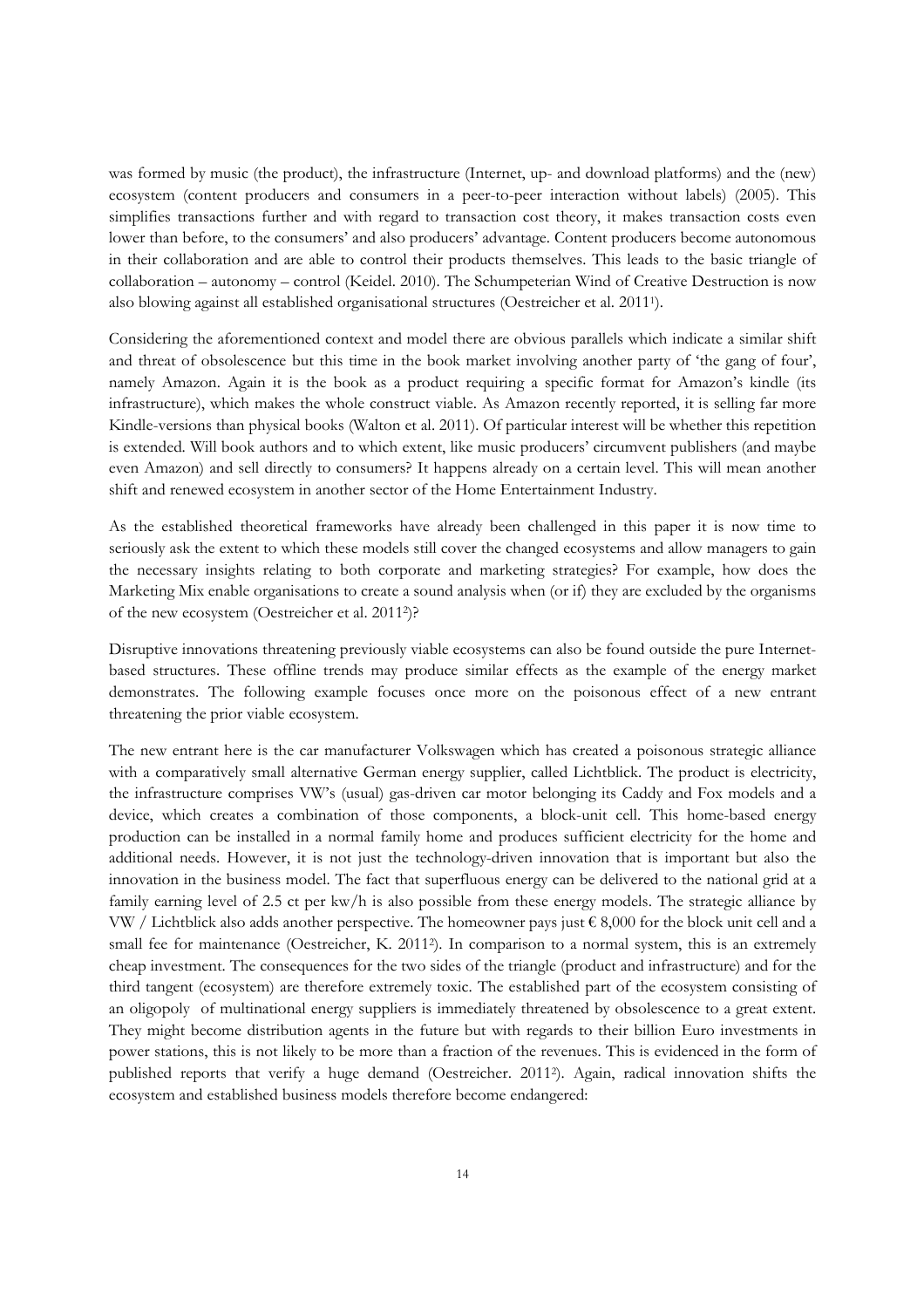- Old ecosystem: Energy producers Energy suppliers (frequently producers at the same time) consumers
- New ecosystem: Car manufacturer (which will find likely imitators) + small independent alternative energy supplier – consumers

The new entrant changes the rules of the game. Once again it may be argued that this new form of energy production is aligned with the democratisation of innovation approach proposed by von Hippel (2005). This is both technological and business model innovation.

Based on the two earlier examples, attention is drawn to a component which has an ambiguous position:

- IPod, the product (but a product needing the products of music and movies)
- Kindle, the product (but a product needing the product of book content)
- A car motor, a product (but needing the additional product to create the block-unit cell)

This makes the differentiation between product and infrastructure more complicated and requires more than a single perspective and understanding of what the product finally is and which is then unambiguously the infrastructure. The organisational analysis of where finally the real toxic power can be found becomes more complicated.

It might be argued that Amazon was not a new entrant and therefore not unknown in the market before whereas Apple and Volkswagen were new players in a new environment. To refer back to the new Internetbased ecosystems, the first two examples were dependent on the Internet. However, despite this, the new energy model does not need the Internet. It is nevertheless suggested that the Internet is of considerable use as a facilitator in the understanding of ICT.

A final analysis of an emerging new ecosystem using this triangular geometry takes the form of 3-D laser printers. 3-D laser printers are a product and their infrastructure consists of the major component of 3-D designs, which allow the printing of the relevant product and requires IT. These 3-D matrices are increasingly delivered via the Internet. With regard to (future) consumer applications, a toy and a salad bowl are just two products to which thousands of others can be added. Today these 3-D laser printers are still expensive but prices are falling rapidly. There is little doubt that these products with their infrastructure will decline in price and will become available for mass consumption at home. The consumer's home will undoubtedly soon become a convenient manufacturing work unit similar to the 'home' office. This new ecosystem may then threaten corporations like Lego, Tupperware and the like (Oestreicher et al. 2011<sup>2</sup> ). The market will shift along with consumption patterns alike. What will the threatened industry do when this type of manufacturing becomes democratised as well?

Considering marketing's frequently cited origin – bring to market – it becomes evident that the ways to bring to market are significantly changing and that the concept of permanent change is extremely relevant. The organisation's hyper-competitive environment may also explain the difficulties managements have when coping with the new Internet-based ecosystems. Managers who are used to B2B competition will find it extremely difficult since these consumer-centred developments add a further facet to organisational lives, the competition against user- and/or consumer-based structures, for which managers are much less adept and experienced. It is proposed that in these changing times, the 'new' competitors are more erratic and volatile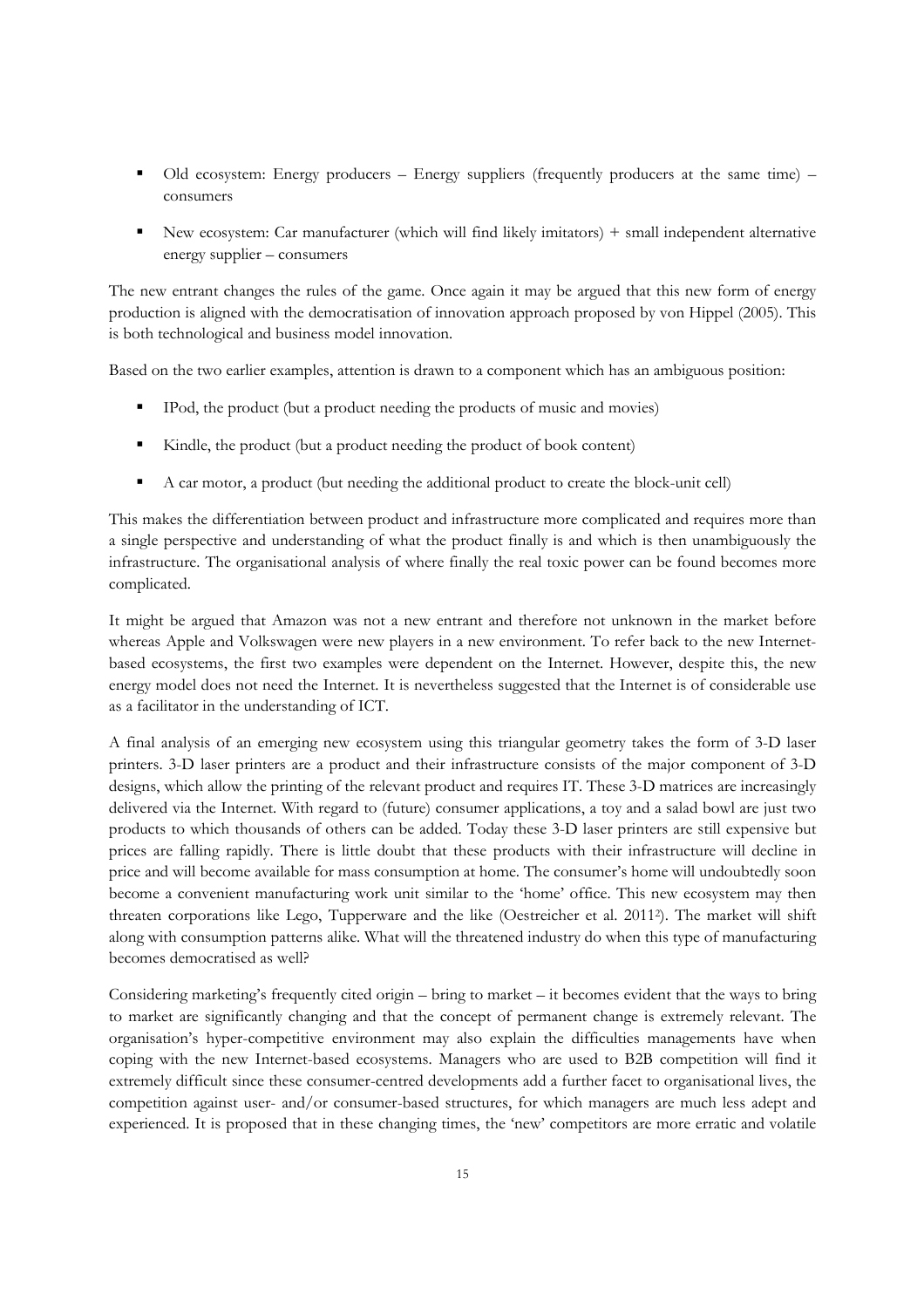adding to the complexities of management in the competitive marketplace. To use a quotation from Kelly "[a]ll is flux, no harmony (1979, cited in Oestreicher et al. 2011<sup>2</sup> ).

# **The (New) Triangular Perspective**

With regard to management's strategic, thinking Keidel rightly complains that managers simplify too much, they prefer to think in point, black or white – here comfortable (the old ways) / not comfortable (the new ways) – or linear, by shades of grey (how can the present ecosystem be continued with as little change as possible) (cited in Oestreicher et al. 2011, Oestreicher. 2011<sup>1</sup> ). The toxic power and the influence which the emergence of new ecosystems provide, contradict such simplicity and are pleading for more complex considerations.

As marketing and other relevant research shows, product orientation is a frequent focus in organisations. This may be interpreted as a support for Keidel's argument of simplification [point or linear] (2010, Oestreicher. 2011<sup>1</sup> ). Management has concentrated too much in the past on one side of the triangle (a tangent or line), which may have drawn some of their attention to the second line, the infrastructure. This second consideration may be driven by questions of compatibility (e.g. Kindle needing a specific format to display the content), the shades of grey. This forms angular thinking, which Keidel's geometric explanation also covers (2010). With regard to the criticism on marketing frameworks this two-sided thinking creates a matrix. Matrices are very famous in management science, whether it is Porter's Generic Strategies or the Ansoff matrix, the marketing literature is full of such linear thinking in matrices and Keidel reinforces this criticism (cited in Wilson et al. 2008, 2010). Matrices consist of two variables (here product and infrastructure) but as Keidel argues, these variables A and B neglect the critical third variable C (here the ecosystem). This variable C may be – and the argumentation presented here is considered as being quite conclusive by its logic – the decisive trigger for instability and in many cases the responsible actor or change agent for discontinuous collapse. Oestreicher's in-depth research presents much evidence for this argumentation (2011<sup>1</sup> ). The general conclusion is that two-dimensional thinking is frequently not appropriate since putting the triangle at the centre of the analysis is essential. Hence the conclusion proposes that only two-dimensional analytical frameworks are not sufficient anymore for such an environment of complexities. At least the decisive variable C is essential.

The afore-mentioned triangular geometry of product – infrastructure – ecosystem needs to be set in a wider framework. If it is accepted that the triangle is a geometry of extreme stability, then the proposition is that this counts only if all sides of the triangle are stable (Keidel. 2010). For example, as soon as one side – here the (old) ecosystem – is weakened, then the whole geometry is endangered. Such 'endangering' has been experienced by the Home Entertainment Industry with serious consequences:

- MP3s can be played on many devices but they do not need a DVD or CD player, the concept of convergent technologies makes its inroads beyond the product (content) to the infrastructure.
- The product (content) is threatened, since revenue models presently fall apart more and more; the driving question is, how can good content be produced? To refer to a recent blockbuster film, how can a movie like Avatar be financed (which is a product), when consumers exclude the industrial participants from revenues?
- With regard to the infrastructure, this particular industry expects significant potential regarding the use of the new 3-D development to revive or cure the established ecosystem with an improved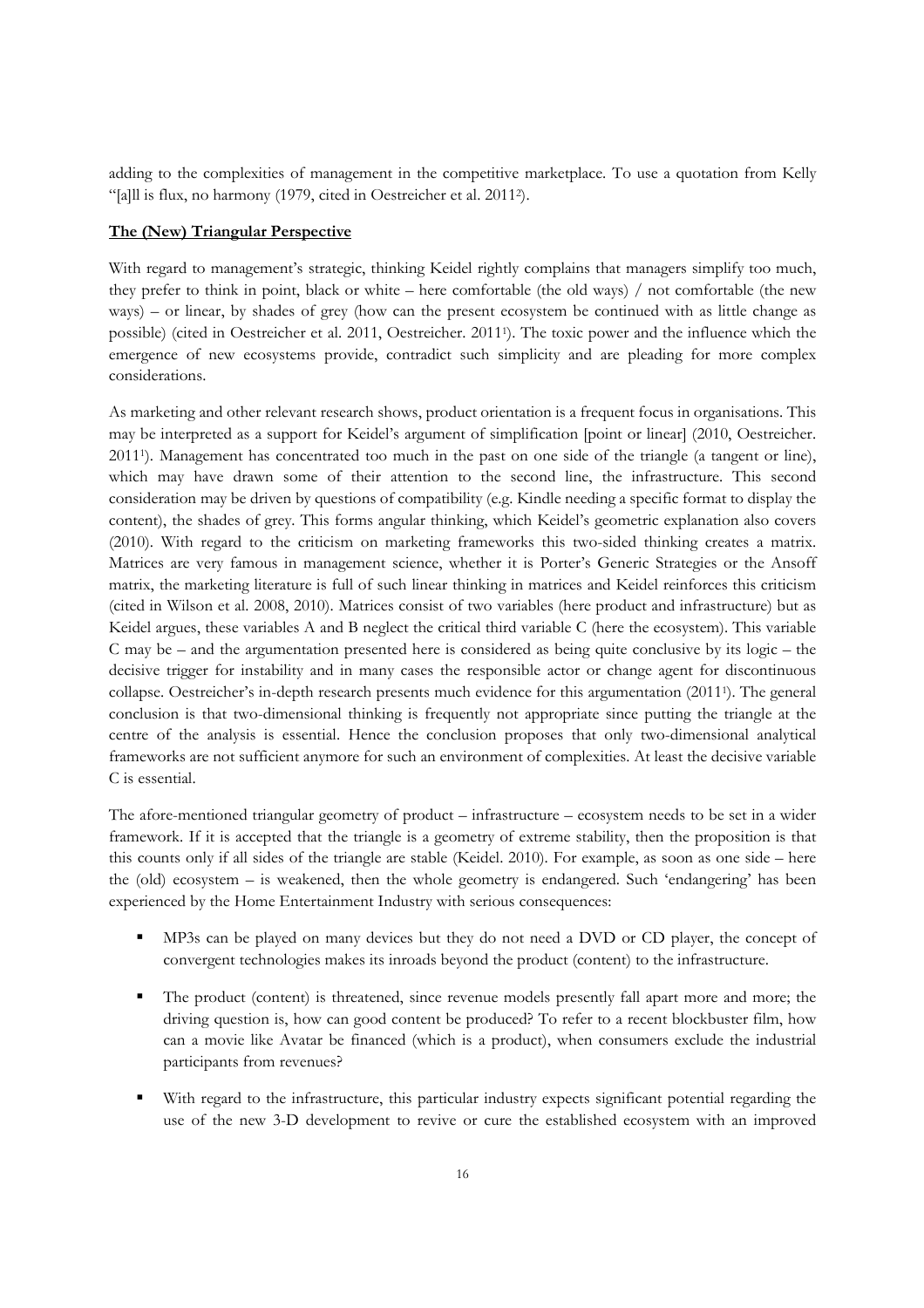convergent infrastructure but the toxic factor of Internet-developments (due to smart phones) catches up quickly. This will most likely lead to a renewed status quo in this battle.

Thus, after Keidel, geometrical instability might lead to the collapse of the whole system in the last instance and to be precise, the long-term research undertaken supports this assumption (2010, Oestreicher. 2011<sup>1</sup> ).

Adding the biological component, living organisms also have to fight against parasites. It could be argued that these are represented by the illegal P2P file-sharing or by piracy causing damage to the value of billions but it is not the intention to compare the democratised consumers with parasites, especially after the misbehaviour of industrial exploitation for more than a century (Oestreicher. 2011<sup>1</sup> ). The problem needs to be analysed more closely. Specific parasites extract from their host as long as he/she is alive. When he/she dies, the parasite frequently dies also, unless it finds another host in time.

Bringing this reflection back to the economic side of the movie example, consumers are attracted by blockbusters like Avatar. But if the budgets for such an expensive product are not guaranteed anymore (since democratised file-sharing – even if legal – deprives organisational players from the necessary streams of revenues) then the subsequent question is how and which type and quality of product can be produced? Therefore the exclusion of industrial participants may finally damage the consumers' own interests. This is considered as an evidence of the dependence on both sides:

- The industry needs consumers and their product acceptance to produce good content that they are (really) interested in.
- The consumers need to return tangible values if they expect to have high quality content in the longterm.

It may be possible with today's technology to produce good music and to write excellent books but it is unlikely to produce the same high quality in the movie sector. A housewife may use a 3-D laser printer to manufacture a plastic salad bowl but it needs very specific skills and rare capabilities to construct and build a device being able to produce energy.

Such interdependence changes the picture. It is not (as said before) biologically about a parasite – host relationship but a symbiosis. However, to consider and respect a symbiotic relationship, it has advantages on both sides: No industrial exploitation of consumers and no illegal behaviour or support of piracy by consumers. This biological equation may be applied to economic ecosystem considerations and to make ecosystems more viable and predictive. This example is specific but as nature knows many forms and expressions of symbioses similar parallels can be formed for other industries. It may be argued by application of the chaos theory that life always finds a way.

As a summary, the triangle must be stabilised and it is in the interest of an ecosystem that by such biological consideration the triangle's stability is not undermined leading to the consumers' own disadvantage. As a result of this added biological component it is suggested that:

- The new ecosystems and their democratic structures and behavioural methods and patterns of consumption have other and different limitations;
- These limitations cannot be generalised as a one for all assumption since type, use and ways of consumption differ;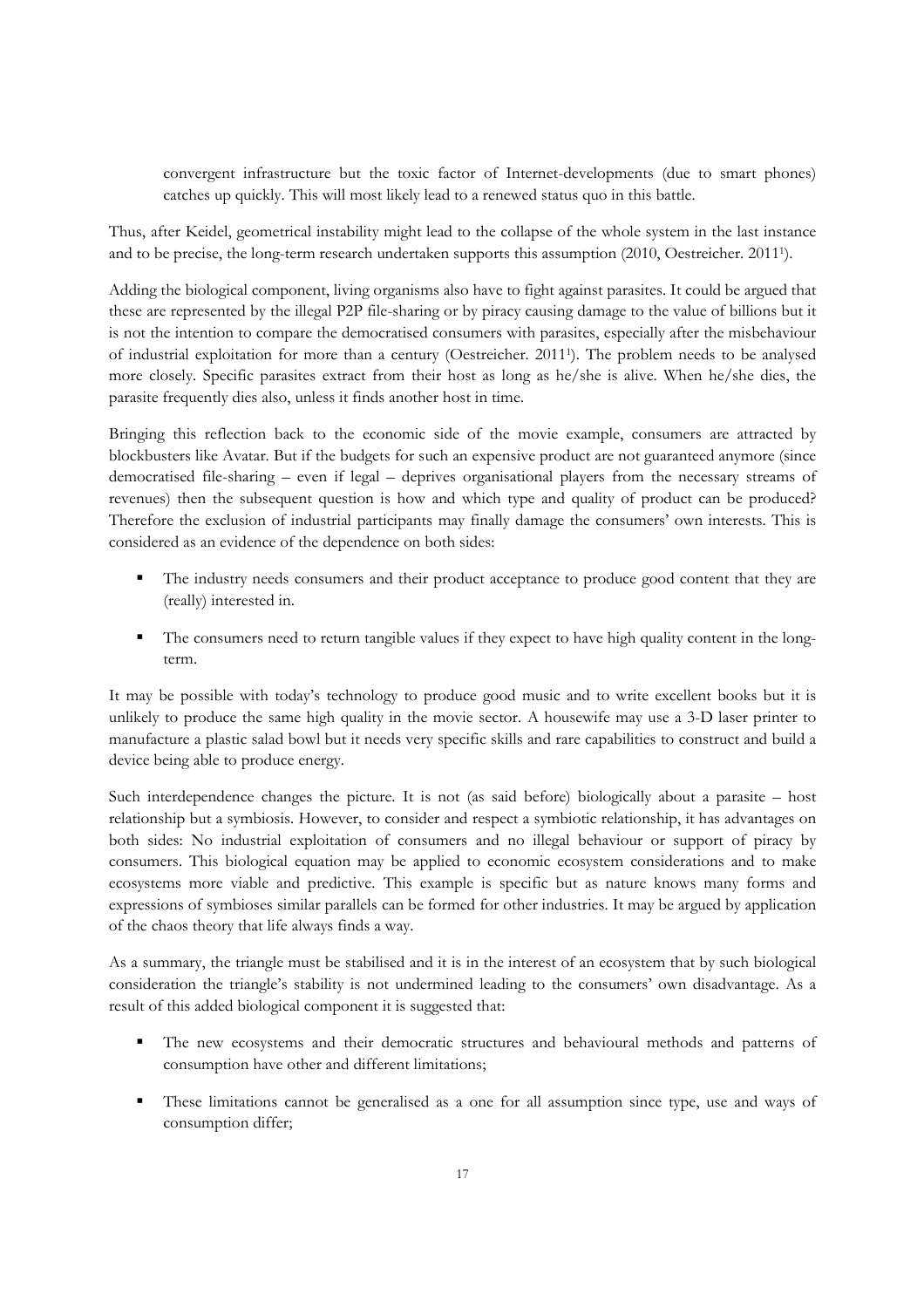- The triangle of product infrastructure ecosystem has degrees of interdependence; a weakness of one side (tangent) may cause a domino effect, whereby it cannot be guaranteed that new additions, which may replace the weakened part, can endlessly guarantee the survival of the triangle as a geometric figure of stability.
- Comparable to biological recognition, a symbiotic form is expected to extend the viability of an ecosystem by the implicit and explicit advantages for all parties involved.

As a result it is suggested that these considerations, to which further ones can be added, limit freedom, democracy and models of interaction (such as P2P) depending on the type of triangle involved but also blurring industry and product boundaries.

This argumentation refers back to one of Keidel's fundamental triangles focusing on autonomy – control – collaboration (2010, Oestreicher. 2011<sup>1</sup> ). This perspective relates to the discussion of additional advantage. For example, when the music industry accepts platforms like iTunes, it starts a modern (MP3, Internet-based) collaboration with the new entrant (Apple). In terms of its potential the iPod plus iTunes has a lot of toxic power for the established system of incumbents. By their acceptance, incumbents adopt change, they shift and reorganise their business model by forming a new collaboration with the new entrant in possession of the poisonous power. The incumbents' advantage is that they maintain their control of the product this way, since they are dealing with a serious industrial player. At the same time they do not only stabilise the triangle's sides of collaboration and control, they are also acting favourably with regard to the third side, autonomy. The result is that components have been exchanged (single track sales, effects on the distribution and value chain, effects for the prior infrastructure, etc.) but there is then a different but still a solid triangle. Unfortunately the reality for this specific industry is very different (Walton et al. 2011, Oestreicher et al. 2011<sup>2</sup> , Oestreicher. 2011<sup>1</sup> ).

By adding another biological component here, the addition of new blood means the new ecosystem is viable and with a specific view on Christensen et al's. disruptive innovation theory, incumbents on the product side (content) may attract non-consumers, too (2004). More (and perhaps different) consumers may find the new model of buying single tracks more favourable and attractive now since they are not being forced to purchase the industrially predefined content of an album which the majority of consumers have no interest in (Christensen et al. 2004, Oestreicher et al. 2011<sup>1</sup> ). For example, a potential extension of the factor collaboration could have finally led to new blood in the veins of the relevant struggling industry thereby improving its autonomy and at the same time, despite the loss of their distribution chain, extending their value chain by increased collaboration with (prior non-)consumers. However, it is this reluctance to orient the established business models to the new realities of a different Internet-based ecosystem, which has seriously poisoned the viability of this whole industry.

Another marketing perspective, which seems to be of influence are values of sympathy. Both the Home Entertainment Industry and energy suppliers are oligopolies, which have and still exploit their customers. Both have low values of sympathy in the eyes of their customers. For example, Dunt states that it is time to finish off the record companies (2011). The very comparable situation for energy suppliers can be taken as common ground. These examples may raise the question, whether there is a relation between an oligopoly structure, values of sympathy and the consumers' preparedness to change the ecosystem. Taking this into consideration, a further triangle is constructed: Organisational structure (control of markets, products, prices, etc.) – values of sympathy (preparedness and voluntariness of and for collaboration) – autonomy (the freedom to change the rules of the game and to leave the ecosystem). The assumption is that there are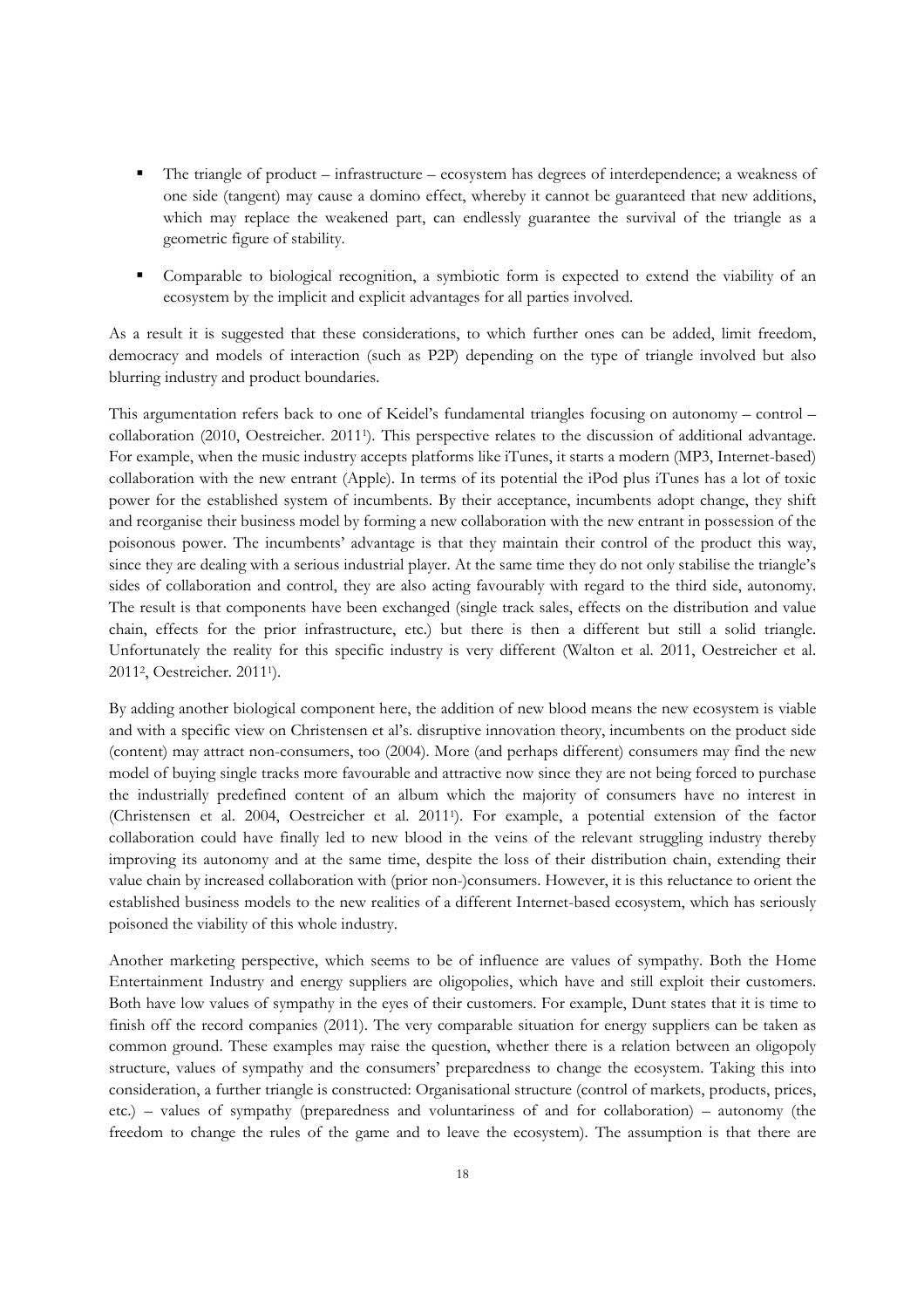indicators for such an interdependence. However, the book industry and its and publishers do not fit well into it, since few complaints are known here. In the first instance this argument contradicts such a hypothetical conclusion but taking this further also seems to offer some confirmation, since the book market with its various sectors is much less formed and dominated by an oligopoly. Regardless of this, many independent publishers are owned by bigger corporations.

Nevertheless, there is a phenomenon needing further research, since it cannot be evaluated by three rather obvious examples without empirical valid and reliable studies on wider elements of different industries. This requires substantial additional empirical data.

### **Autopoiesis**

Using a biological perspective, the concept of the New Internet-based Ecosystem can find an extended consideration in autopoiesis. In its biological understanding, autopoiesis characterises living systems as a process, which realises these. It is a functional collaboration of the systems' components, which produces these components. For example, the product of their organisation is themselves without the separation between producer and product. Action and being of an autopoietic system are a specific form of organisation and producer and product are inseparably interconnected.

One further triangle emerges: (1) the Internet  $-$  (2) the major providers, which includes the 'gang of four' with their fast growing dominance, which may lead to a new oligopoly with different kinds of threats (to consumers) –  $(3)$  consumers. The hypothesis is that none of these can live without the other. If there is no Internet, the 'gang of four' loses its platform and consumers lose the recently gained advantages. However, without the interaction, the Internet would also lose its purpose.

Going further, industries nowadays depend heavily on the outcome of what the 'gang of four' delivers. The differentiation of what the product is and whether the ecosystem produces a product or recreates, renews or (re-)produces itself, has become extremely difficult.

Google is presently a centre of Internet-based activities. From a marketing perspective, there is no difference between B2B and B2C. From corporations to private persons nearly everyone uses Google as a first choice. There are competitors to Google but the Internet-based ecosystem 'googles'. But what is the product? It is suggested that the product is the result which this search engine produces. Finally, Google does not produce the product, it is this specific organisation, which produces the product. Search engine marketing and search engine optimisation have become a permanent effort to achieve an improved ranking. Hence, the ecosystem itself enables Google to improve the major product(s) it delivers. With regard to Google's competitors, the primary focus for research engine results is the place on and in Google's ranking, not that of secondary competitors. Producers and product cannot be simply separated and the viability of this close relationship is dependent on the permanent interaction.

Another example of not being part of the 'gang of four' is Wikipedia. The product is an encyclopaedia which has achieved an acknowledged status of accuracy for most of its entries. However the producers and the product are inseparably connected, interconnected. The significance of this is that it affects the traditional old system, the formerly established ecosystem of producers, publishers and buyers of lexicons, which also influences their printed versions as well as the online presentation. Social communities (here the 'gang of four' is back, like Facebook) are in a similar position. The community creates the content and the content is the community.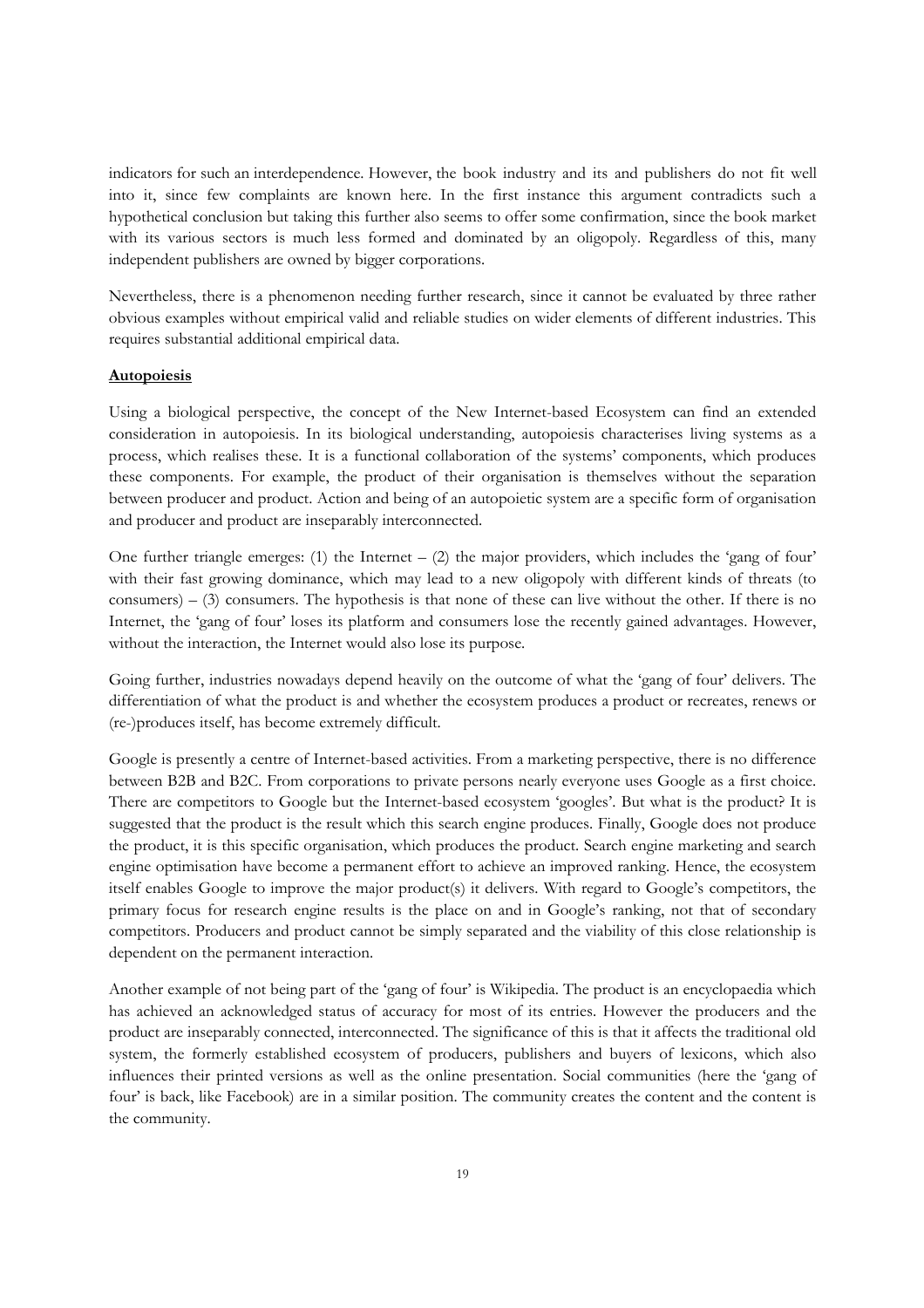Should this highly dynamic relationship of producers and product be interrupted e.g. by a disruption of its decisive linkage, the Internet, then the whole organism is interrupted and its viability endangered. A long interruption can finally be expected as the death of this specific organism is inflicted by the New Internetbased Ecosystem in which institutional and organisational structures have become little more than peers.

The limitations of this research paper do not allow us to delve more deeply into a such a complex phenomenon such as autopoiesis but in our eyes it cannot be neglected with reference to the explanatory research ahead.

## **The Corollary Sustaining Innovation Classification-scheme**

This theory by Christensen et al. helps to explain much of the accompanying elements having decisive impacts for organisations if they want to escape potentially disruptive or discontinuous environments (2004):

- The Internet and its new, formerly unknown ways of collaboration and interaction are changing the demand from just-in-time to more real-time processes.
- The Internet is a sustainable innovation with a dominant factor and the hotbed of many toxic elements for existing ecosystems.
- It defines through many perspectives the pathway for improvements of products and infrastructures.
- Through this classification-scheme the Internet creates, as a consequence, many disruptive innovations.

This theory subsequently delivers a foundation which leads back to new entrants like Apple in the music and mobile phone market or Amazon in the book market possessing the toxic power of interruption and/or replacement of established incumbents. As this theory tends to hold, incumbents must be visionary, more visionary than the invader, who may suggest that the existing ecosystem establishes a new and different form by the replacement of existing structures and an improved value network. The rules of the new game are frequently very different and are unlikely to allow incumbents the application or the use of a thinking in point (white: welcomed / black: not welcomed), linear (the shades of grey, somehow this situation will be resolved by just a better product) or by angular thinking (a new product with an improved infrastructure, such as 3-D movies), since according to Keidel there is the frequently vicious variable C (2010). This variable C can be the decisive trigger for the collapse of the existing ecosystem if it is neglected. It requires holistic, triangular strategic thinking to ensure survival. A review of collapsed firms is also recommended including companies such as the British retail chain HMV which is presently struggling for survival. Through this theoretical assessment a specific focus on the missing crucial variable C can be achieved.

If the new approach is radical enough it will require the re-attribution of all critical factors which have constituted the former ecosystem. A new allocation of resources and capabilities and the development of new capabilities are expected to be the necessary consequence for survival [emphasis is put on Christensen et al.'s resources, process and values theory and the resource-based view] (2004). According to the corollary sustaining innovation classification-scheme, a visionary industrial leader needs to accept and internalise the challenge (Christensen et al. 2004). The rules of competition have changed and what Kim et al. have defined as conventional organisational thinking will not be sufficient anymore (cited in Oestreicher. 2011<sup>1</sup> ).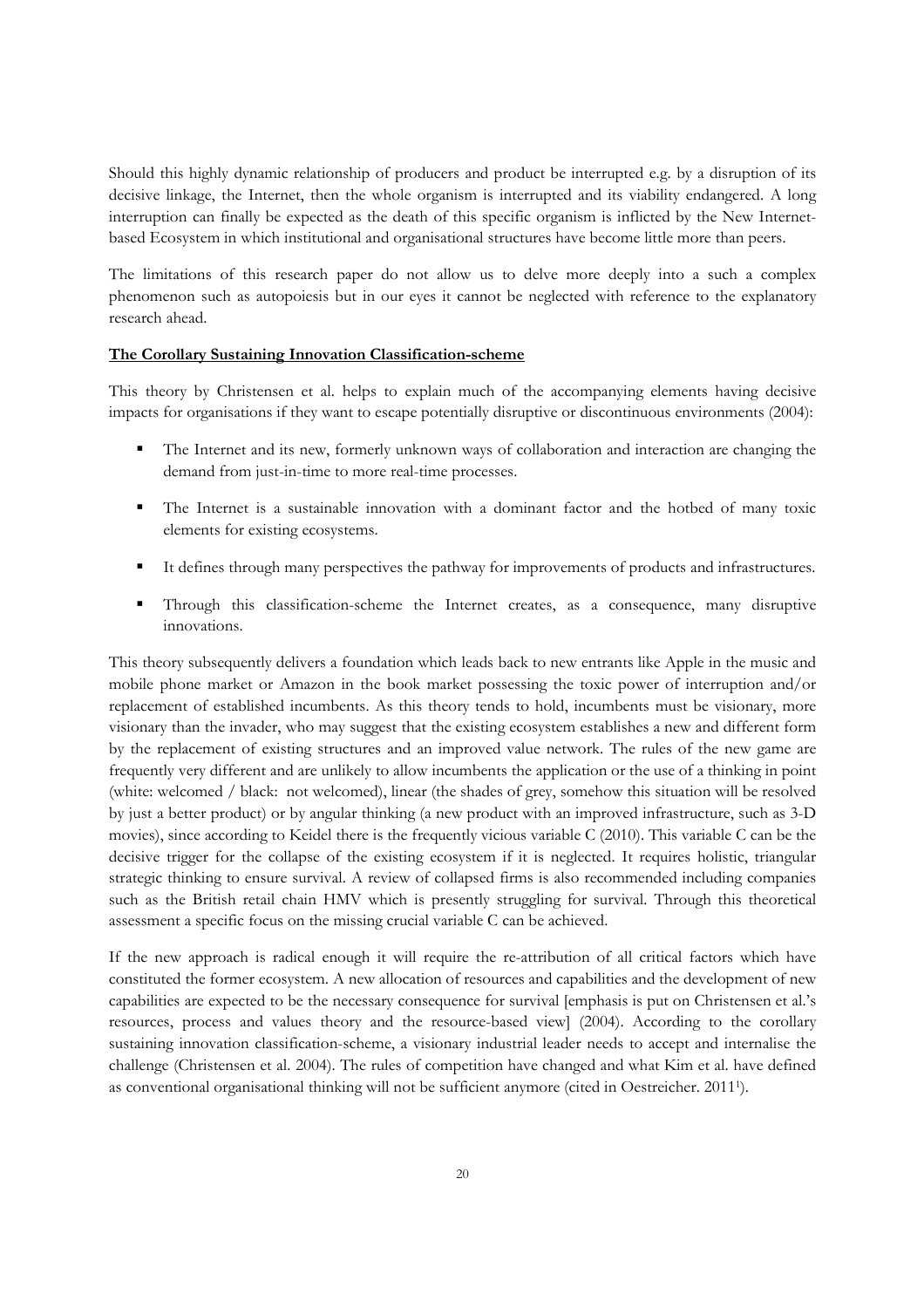Critical mass is also important which may constitute a variable C. From an industrial perspective there may be two different ecosystems competing for dominance. The question is whether the existing ecosystem will receive sufficient and highly attractive new impulses from its two other sides, product and infrastructure. To avoid this the present ecosystem's participants will need attractive new value propositions or they will move to the new ecosystem and the critical mass for the new dominant ecosystem may be achieved leading to the collapse (or at its best a niche survival) of the older ecosystem.

A weakened organism feeding another organism using too many of its own vital resources will reach a critical moment when it has no more power to live or suppress the toxic influences of the invader; then it will no longer be fit for survival. Organisms, which think in terms of simplicity and create their strategies around conventional thinking, (Kim et al.) by using angular thinking as a maximum (Keidel), lose momentum and control over the developments (cited in Oestreicher. 2011<sup>1</sup> , Walton et al. 2011). This has inevitable consequences for their control and autonomy.

Such cause and effect logic leads finally back to Darwinism (1859).

## **Conclusion**

This conceptual paper is the start of the in-depth research which attempts to understand the phenomenon of the ecosystem from an additional perspective. Natural sciences and biology know that ecosystems are a fragile structure of give and take between living organisms. It is suggested that this is considered as a value network of collaboration (one tangent of the triangle). However, the second tangent, autonomy is also present. Each individual organism remains responsible for an improved or at least sufficiently independent outcome. However, the ecosystem as such produces and is itself a product in its own right i.e. it represents a system of autopoiesis.

The concept of the survival of the fittest can be applied to many of these natural ecosystems and especially their individual participants (Darwin. 1859).

Meanwhile, the third tangent, control, is of essential importance, too. Sometimes even a small influence, shift or change within the system can have substantial impacts. In this biological environment a small portion of toxic material may destroy such fragile conditions of harmony. A harmony which is nevertheless not without competition for the best resources and in which superior capabilities count. This may be caused by an external intruder which may have superior capabilities. Their power may destroy the equilibrium of the existing network of values and create a new and different ecosystem with a different centre of value proposition therefore appearing more attractive to individual organisms.

As the institutional theory suggests, organisations do not work in a vacuum i.e. they control products and they may need additional components supplied by and fitting into the surrounding infrastructure. However, it is the ecosystem which makes the system viable. Important collaboration is necessary but also autonomous decisions of the parties involved to find their best outcome. This maximised outcome may be delivered by a new entrant with superior value propositions causing the shift of network participants. Chesbrough et al. (2006) refer to Christensen et al. and Iansiti et al., when they state that collaboration is frequently referred to as a value network or ecosystem. Adomavicius et al. suggest a

*"[d]esign science research involves the construction and evaluation of IT artifacts, constructs, models, methods, and instantiations, by which important organizational IT problems can be addressed. Our proposed set of artifacts includes constructs and a model*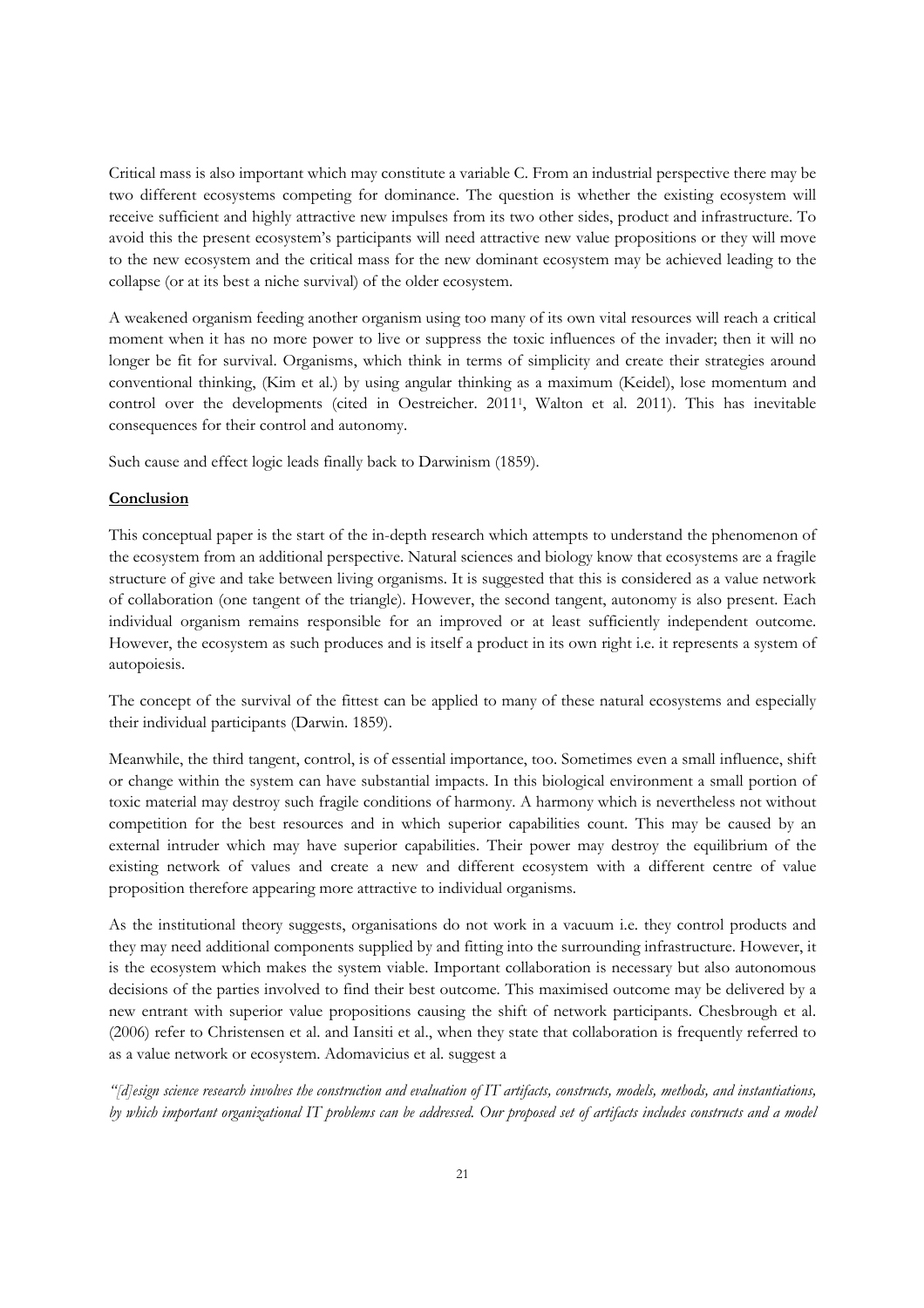*for representing relationships between IT components, products, and infrastructure, and a new method for identifying and representing patterns of technology evolution"* (2008).

This includes a variety of triangular strategic thinking of increasing importance. The proposition is that this approach can be extended to a more general meaning when the notion of IT is replaced by the Internet.

There is the famous 'gang of four' which has initiated a good number of shifts in various ecosystems. However, it cannot be forgotten that there are many smaller, less popular initiators of such shifts in- and outside Internet-based ecosystems, which have presented disruptive value propositions for a variety of industries. There is no doubt that many more such shifts of value networks are ahead.

It is now time to abandon the paradigm of the Internet as a *new* technology but to present new theoretical frameworks which are more than simple amendments or adaptations. The macro-facilitator Internet is still in the early growth stages of its life cycle and it has still to reach the final point whereby it can no longer trigger new ecosystems that cause toxic elements which affect previously stable environments. It must be assumed that the contrary will happen and that more and more industries will face the 'gale of creative destruction' (Schumpeter. 1942).

This preliminary research paper therefore asks a major question for further study: 'After two decades of Internet growth and millions of years of biological ecosystem development, what can be learned from the concept of the Internet as a New Technology-based Ecosytem and how can this support and inform managerial thinking and decision-making processes for sustainable survival in the future?'.

## **References**

Abe, J.M., Dempsey, P.E. and Bassett, D.A. 1998. *Business Ecology: Giving Your Organization the Natural Edge*. Boston: Butterworth-Heinemann.

Abram, S. 2000. What's Ahead for 2000? Prognostications from 13 Information Industry leaders. *Information Today,* Vol. 17:(1), January 2000.

Adomavicius, G., Bockstedt, J.C., Gupta, A. and Kauffman, R.J. 2008. Making Sense of Technology Trends in the Information Technology Landscape: A Design Science Approach. *MIS Quarterly*, 32:(4). 779-804.

Bloomberg Business & Financial News. 2011. [Online]. Available: www.bloomberg.com [2 June 2011]

Campbell, N.A., Reece, J.B., Taylor, M.R.., Simon, E.J and Dickey, J.L. 2008. *Biology: Concepts and Connections*  with Mybiology. <sup>6th</sup> ed San Franciso, CA: Benjamin Cummins.

Chesbrough, H., Vanhaverbeke, W. and West, J. 2006. *Open Innovation: Researching a New Paradigm*. Oxford: Oxford University Press.

Christensen, C.M., Anthony, S.D. and Roth, E.A. 2004. *Seeing what's Next: Using the Theories of Innovation to Predict Industry Change*. Boston: Harvard Business School Press.

Cohen, S., DeLong, J.B., Zysman, J. 2000. *"Tools for Thought: What is New and Different about the E-conomy"*. Berkeley: Berkeley Roundtable on the International Economy, March 7.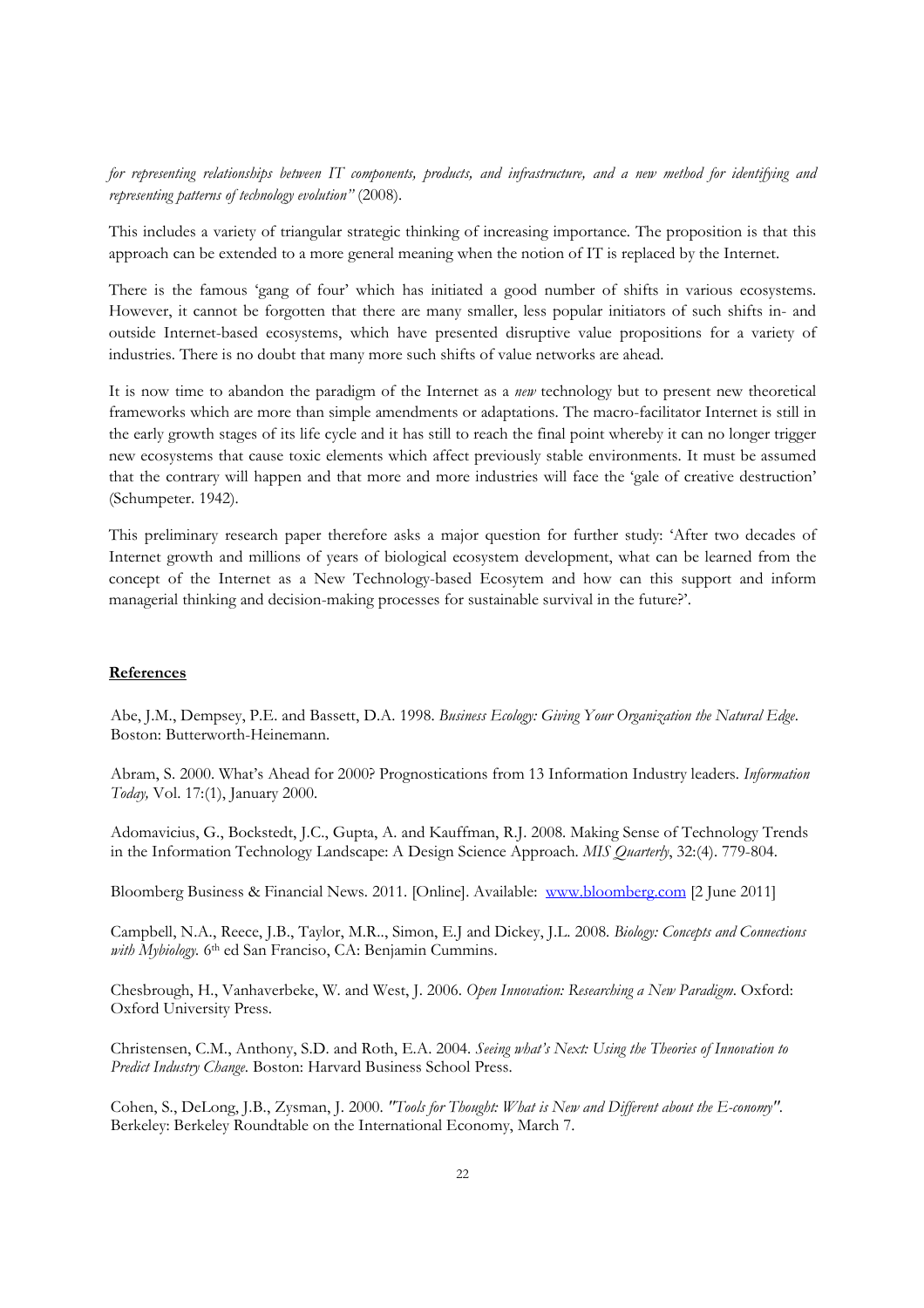Dar, V. K. 1999. *"The Web as Business Ecology"*. [Online]. Available: http://www.energyecomm.com/bsneco.html. [15 July 2011]

Darwin, C. 1859. *On the Origin of Species by Means of Natural Selection or the Preservation of Favoured Races in the Struggle for Life.* London: John Murray.

DeLong, J. B. 2000. Why the Valley is here to Stay. *Fortune,* May 29 para.1.

Dunt, I. 3 August 2011. *It's time to finish off the record companies*. [Online]. Available: http://uk.news.yahoo.com/comment/talking-politics/time-finish-off-record-companies-121739604.html [12 August 2011]

Grant, R.M. 2008. *Contemporary Strategy Analysis,* 6 th ed Oxford: Blackwell Publishing.

Gruber, T. 2001. "2021: Mass Collaboration and the Really New Economy". Published by TNTY Futures, the newsletter of 'The Next Twenty Years' series, 1:(6), August 2001.

Holstein, W.J. 2011. *The Next American Economy: Blueprint for A real Recovery.* New York: Walker and Company.

Huff, A. S. 1982. Industry influences on strategy reformulation. *Strategic Management Journal,* 3. 119-131.

Iansiti, M. and Levien, R. 2004. *The Keystone Advantage: What the New Dynamics of Business Ecosystems Mean for Strategy Innovation and Sustainability.* Boston: Harvard Business School Press.

Kaminsky, I. 2000. *"ASPs - Creating a New Business Ecology".* Archived from the original on June 5, 2002. [Online]. Available: http://web.archive.org/web/20020605194904/http://www.hte8.com/artEcol.html. [15 July 2011]

Keidel, R.W. 2010. *The Geometry of Strategy: Concepts for Strategic Management*. Abington: Routledge.

Mangrove. 2001. *"Our Vision - Understanding the Ecology of Business"*. [Online]. Available: http://www.click4systems.com/corpvision.htm. [15 July 2011]

Moore, J.F. 1996. *The Death of Competition: Leadership & Strategy in the Age of Business Ecosystems*. New York: Harper Business.

Montague. 1993. "Ecology of Competition", *Montague Institute Review*, May/June, 2003.

Moore, J.F. 1993. Predators and Prey: A New Ecology of Competition. *Harvard Business Review,* May/June 1993.

Muna, F. 2003. *Seven Metaphors on Management: Tools for Managers in the Arab World*. London: Gower Publishing.

Odum, E.P. 1971. *Fundamentals of Ecology*. 3rd ed New York: Saunders.

Oestreicher, K. and Walton, N. 2011<sup>1</sup> Assessment of Innovation: Geometries of Strategy. *Proceedings of the Eighteenth Annual South Dakota Business Conference* in Rapid City, 28th September to 1st October 2011.